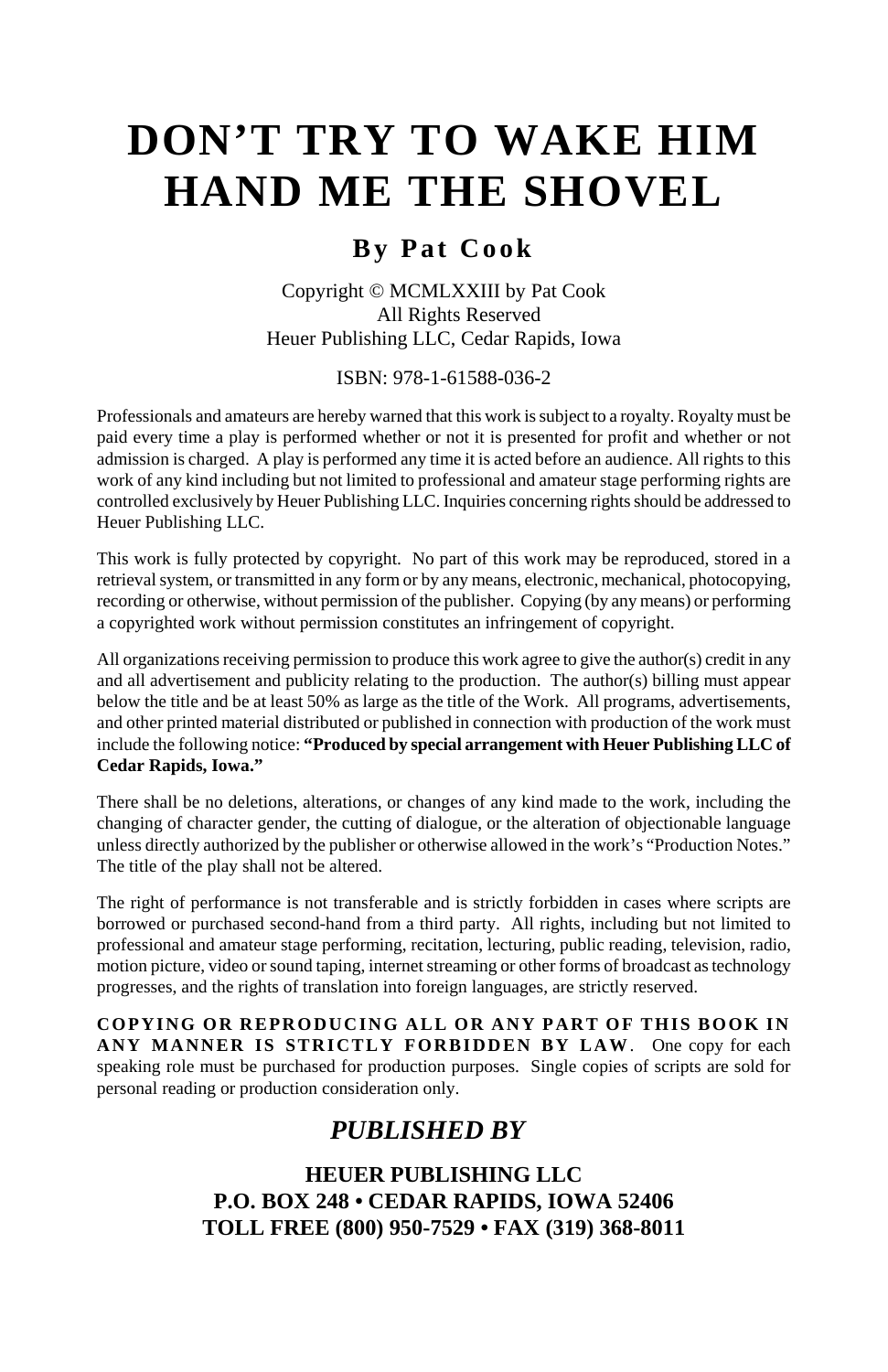## **DON'T TRY TO WAKE HIM, HAND ME THE SHOVEL By Pat Cook**

#### **CAST OF CHARACTERS**

*(8 MEN, 12 WOMEN, 1 POLTERGEIST)*

|                                        | CARLISLE LIVERMORE Newscaster (quivering coward) (185 lines)   |
|----------------------------------------|----------------------------------------------------------------|
|                                        | HELEN HIGHWATER Newscaster (more practical) (196 lines)        |
|                                        |                                                                |
|                                        |                                                                |
|                                        | lines)                                                         |
|                                        |                                                                |
|                                        | BIG SALLY PANDER Pushy and brash producer of B-horror movies   |
|                                        | $(41$ lines)                                                   |
|                                        |                                                                |
|                                        |                                                                |
|                                        |                                                                |
|                                        |                                                                |
|                                        |                                                                |
|                                        | LEONA HEARTSLEEVE A slightly dithering woman, but kind-hearted |
|                                        | $(51$ lines)                                                   |
|                                        | MATILDA BILLINGSGATELeona's younger sister (44 lines)          |
| OFFICER BUFORD Malaprop cop (52 lines) |                                                                |
| COACH HATHAWAY Coach (63 lines)        |                                                                |
|                                        |                                                                |
|                                        |                                                                |
| HEATHER Cheerleader (3 lines)          |                                                                |
|                                        |                                                                |
|                                        |                                                                |
| <b>POLTERGEIST</b>                     |                                                                |

#### **TIME**

## **PLACE**

The present The Billingsgate Mansion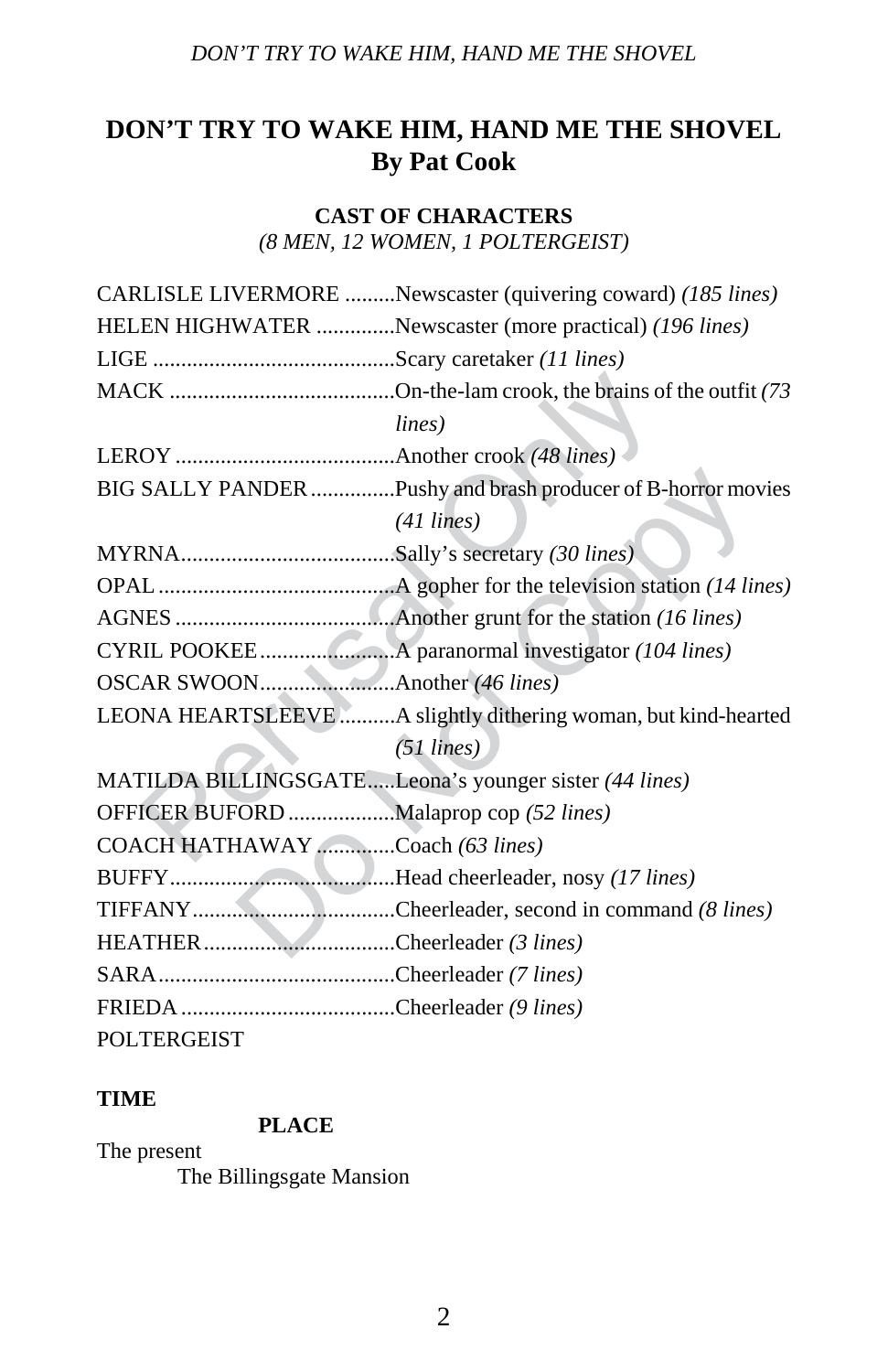#### **PROPS**

ll recorder/OSCAR<br>
ll electronic device/OSCAR<br>
pad and pencil/POOKEE<br>
r bat (cardboard or plastic)/CARLISLE<br>
lkerchief/HELEN<br>
rella/MATILDA<br>
et/POOKEE<br>
et with patches/LEROY<br>
et/CARLISLE<br>
relight/COACH<br>
es and Pompoms/CHEE BLEEN<br>
ILDA<br>
ILDA<br>
E<br>
CH<br>
DOKEE<br>
A<br>
AOKEE<br>
A<br>
AOKEE<br>
A<br>
AOKEE<br>
A<br>
AOKEE<br>
A<br>
AOKEE<br>
EN<br>
MOKEE<br>
A<br>
NOKEE<br>
A<br>
NOCHERLEADERS<br>
CTS<br>
POLTERGEIST appears, the stage lights might dim and<br>
ish its eerie presence on stage, but the c Video camera or recorder/HELEN Video tapes for recorder/HELEN Eight suitcases or bags/CARLISLE Makeup bag/CARLISLE Sleeping bag/small suitcase/CARLISLE Two identical long canvas bags/LEROY AND AGNES (can use the SAME bag) Two more suitcases/POOKEE AND OSCAR Small recorder/OSCAR Small electronic device/OSCAR Notepad and pencil/POOKEE Ax or bat (cardboard or plastic)/CARLISLE Handkerchief/HELEN Umbrella/MATILDA Wallet/POOKEE Jacket with patches/LEROY Jacket/CARLISLE Flashlight/COACH Purses and Pompoms/CHEERLEADERS Shotgun/LEONA Canvas/rags/POOKEE Gun/BUFORD Press pass or wallet/MACK Flashlight/HELEN Notepad and pencil/BUFORD Guns/COACH AND CHEERLEADERS

#### **STAGE EFFECTS**

Whenever the POLTERGEIST appears, the stage lights might dim and/or flicker to establish its eerie presence on stage, but the characters on stage are completely unaware of the POLTERGEIST unless the script indicates differently. The script mentions two different POLTERGEISTS. The "imitation" POLTERGEIST should look almost identical to the "real" POLTERGEIST with only a slight change in mask or makeup. The entrance of the "real" POLTERGEIST in the last scene should get a BIG "stir" from the audience. Have fun!

#### **COSTUMES**

Modern. As indicated in the script. Special attention should be given to the POLTERGEISTS' costumes, but detailed masks/extravagant "ghost" costumes are not required. It would prove effective to have the CHEERLEADERS in cheerleading outfits and OFFICER BURFORD in uniform.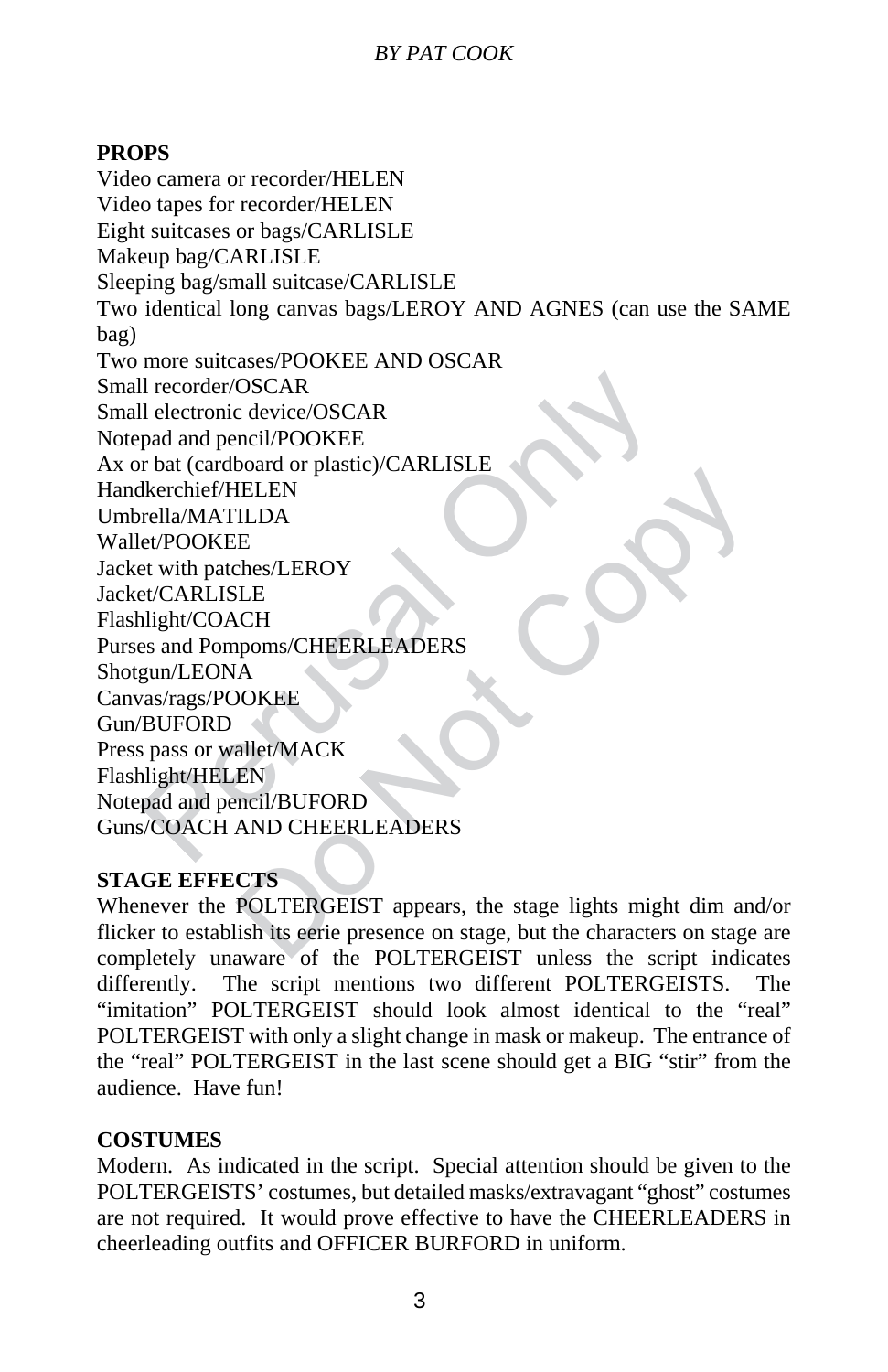#### **ACT ONE SCENE 1**

#### *Setting:*

*The setting for this farcical two act is the living room of the old Billingsgate Mansion. The room is spacious and full of echoes. There are four doors to the floor plan. The first, or front door, is located on the stage right wall. The second door is situated on the upstage wall near the front door. It leads to the cellar. The third door, which leads to the kitchen, is located further down on the upstage wall and the fourth door is situated on the stage left wall. It leads to the library. There is also a staircase which leads to the second and third floors.* 

*The furniture in the room is slightly ragged and old. An overstuffed couch rests center stage and is flanked by side tables. An almost matching chair sits near it. An old desk is situated on the stage left*  wall. Fireplace on the stage right wall is optional. The rest of the *room includes various tables and chairs.* 

#### *At Rise:*

*CARLISLE'S voice is heard.* 

re is also a staircase which leads to the second and th<br>furniture in the room is slightly ragged and old. An ov<br>th rests center stage and is flanked by side tables. An<br>ching chair sits near it. An old desk is situated on t ir sits near it. An old desk is situated on the stage left<br>
e on the stage right wall is optional. The rest of the<br>
various tables and chairs.<br>
voice is heard.<br>
Vaiting as if some crouching asylum, the Billingsgate<br>
ans st CARLISLE: Waiting as if some crouching asylum, the Billingsgate Mansion has stood for almost two centuries. The walls creak, the floors scream, the doors crack. Each shadow seems to hide some monstrous apparition, each room some unexplored horror. Enter if you must but beware. The ghosts who reside here want no intruders. *(HE slowly walks onstage through the front door followed by HELEN HIGHWATER who is taping him with a video recorder.)* And tonight, I, Carlisle Livermore, will seek out these ghosts! Are they real? Are they here? Are they really here? Noboby knows . . . for sure. But, On The Spot News will find out. And who will guide you through these unforetold terrors? Quote the Raven . . . *(Indicates himself.)* Livermore.

HELEN: Got it. *(SHE shuts off the recorder.)*

CARLISLE: *(Voice now quivering.)* Do we REALLY have to go through with this?

HELEN: Brace yourself.

CARLISLE: This was a dumb idea, this was a stupid idea, this was a ridiculous idea!

HELEN: And all three of them were **yours**.

CARLISLE: Who knew the Chief was listening? He just stands there, staring out his window and spits on people as they walk by.

HELEN: Well, he's a newsman.

CARLISLE: I asked for a raise, he didn't hear that. I need a new blazer, he didn't hear that. "Hey, let's do a ghost story!", bam, he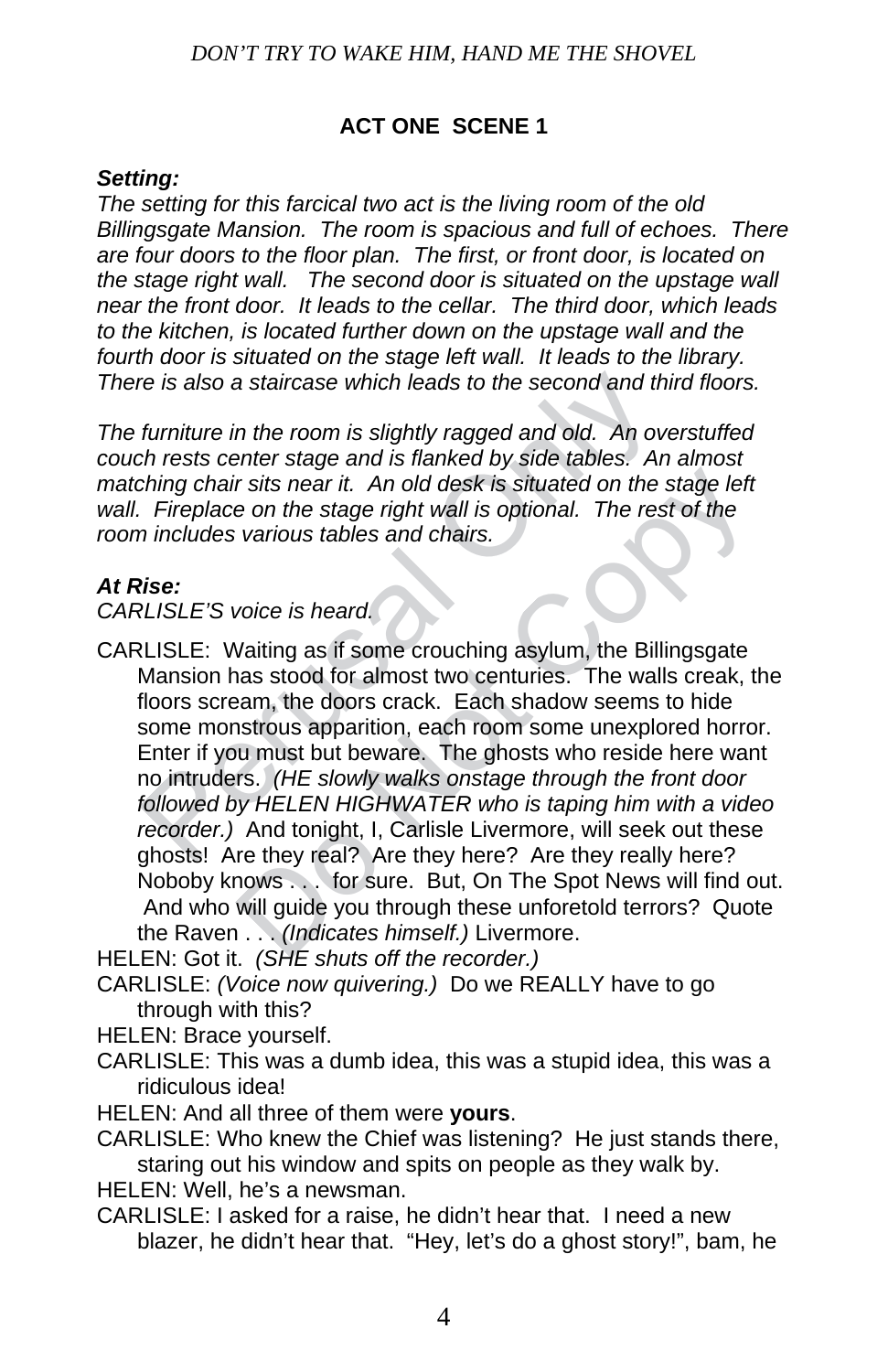drops us off at the Billingsgate Mansion a half hour later.

*HELEN stands next to the fireplace.* 

HELEN: Will you tape this, my hair is starting to droop. CARLISLE: Yeah, yeah. *(HE aims the camera at her.)* 

brand new shine on dull wood, how to rebuild a china i<br>just a nail file and a squeegy and how to get your hust<br>couch by just threatening to invite your mother over. T<br>our three part series, "Repair, Restore, and Remodel."<br> HELEN: *(Charmingly.)* So, you have guests coming for the weekend and all you have in the oven is your head. And just how do you make those minor repairs around the house? *(SHE takes a bottle out of her purse and a cloth.)* Hi, I'm Helen Highwater. *(SHE starts rubbing the mantle.)* And I can show you how to get a brand new shine on dull wood, how to rebuild a china cabinet with just a nail file and a squeegy and how to get your husband off the couch by just threatening to invite your mother over. Tune in for our three part series, "Repair, Restore, and Remodel." Right here at On The Spot News. Remember, if you want the ultimate in household hints, you have to go through Helen Highwater. *(Big wink.)* 

CARLISLE: *(Stops taping.)* Gripping.

HELEN: I think I know why we're called On The Spot News. We get one location and make up all the news from there.

*LIGE enters from the kitchen.* 

- Shot News. Remember, if you want the ultimate in<br>Shot News. Remember, if you want the ultimate in<br>I hints, you have to go through Helen Highwater. (Big<br>Stops taping.) Gripping.<br>K I know why we're called On The Spot News. W LIGE: Well, I got ever'thing up and running. The old place usually runs off town power, but if it don't, there's that old generator in the cellar. *(HE moves to the cellar door.)* You can get to the cellar just outside the kitchen or by goin' through here. *(HE taps on the door and then listens.)*
- CARLISLE: What're you listening for?

LIGE: Huh? Oh, nothin'.

HELEN: We really appreciate you helping us out, Lige.

- CARLISLE: Wait. What do you mean, if it don't run off the town power?
- LIGE: Well, sometimes the 'lectricity goes off in this place . . . *(HE looks around.)* fer no reason at all.
- CARLISLE: You telling us that just to cheer us up?
- LIGE: Call it a warning. *(HE moves to CARLISLE.)* There are things goin' on here late at night, noises like you never heerd before, groans and screams. Then shadows and flashes a' light. And the old house creaks with ever'ghostly footstep falling on those stairs. And then, at the witching hour, the banshees howl and the gremlins come out. And then . . . the poltergeist!

CARLISLE: *(Voice squeaking.)* Poltergeist?

LIGE: This is his house and make no mistake. And ever'night he walks, forever searchin' for new victims, forever haunting, forever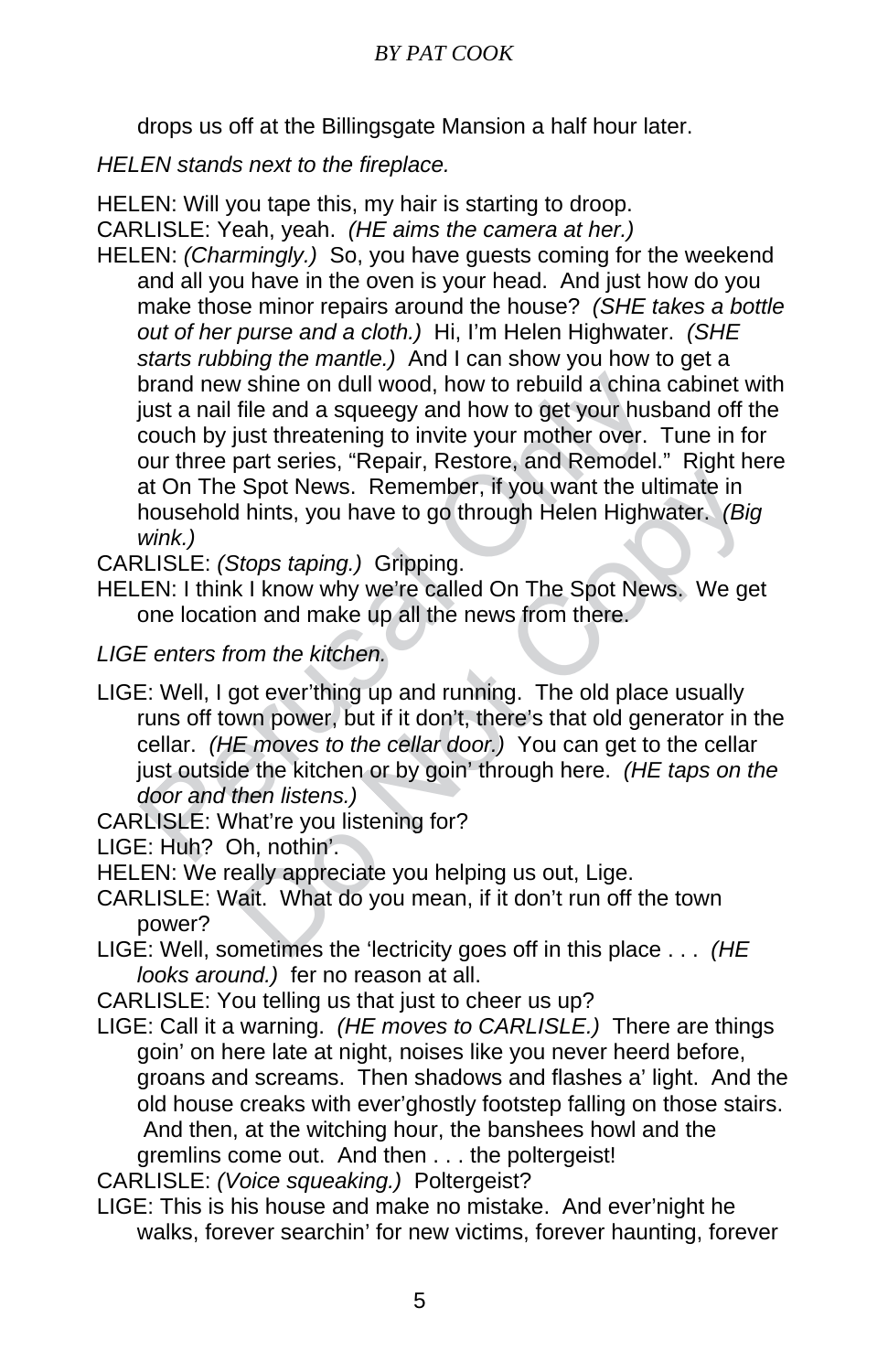hungry. *(CARLISLE swallows hard. LIGE then takes on a cheery tone.)* Ya'll have a good time, you hear? *(HE moves to the kitchen door.)* 

HELEN: Such lovely sentiments from such a sentimental kind of guy.

CARLISLE: How can we get in touch with you if we need to?

LIGE: Oh, I can't rightly say. You ain't got no phone.

HELEN: We brought along our cellular phone, thank you very much. LIGE: Modern devices are useless in this place. It's an entity all to

itself. *(HE opens the kitchen door.)* I'll be back tomorrow morning. *(HE starts to exit then looks back.)* If there's anyone left here to help. Pleasant dreams, now. *(HE exits.)* 

HELEN: I bet he's fun at Christmas parties.

CARLISLE: I bet he sleeps in a coffin.

HELEN: Now, don't let all those old superstitions get to you. Just once, will you show a little backbone.

CARLISLE: Wait. Did you hear that?

HELEN: What?

CARLISLE: Listen! *(THEY both listen.)* 

HELEN: I can't hear anything but your heart thumping.

CARLISLE: Let me know if you don't hear it anymore.

*HELEN takes the camera from CARLISLE and puts it on the couch.* 

HELEN: I can't believe you're such a fraidy-cat.

CARLISLE: You ought to see my family tree.

HELEN: All fraidy-cats?

CARLISLE: Well, they're all up a tree, if that tells you anything!

here to help. Pleasant dreams, now. (HE exits.)<br>
EN: I bet he's fun at Christmas parties.<br>
LLISLE: I bet he sleeps in a coffin.<br>
EN: Now, don't let all those old superstitions get to you<br>
once, will you show a little backb you show a little backbone.<br>
You show a little backbone.<br>
You show a little backbone.<br>
The Marken Architect State Architect State Architect The know if you don't hear it anymore.<br> *the camera from CARLISLE and puts it on t* HELEN: Will you get our suitcases off the porch? *(SHE takes the tape out of the recorder and puts in a fresh one from her bag.)* 

*CARLISLE moves to the front door.* 

CARLISLE: I'm telling you I've heard stories.

HELEN: Yeah? Did you hear the one about the fat lady and the buffalo?

*CARLISLE pushes on the front door.* 

CARLISLE: I can't . . . it won't open! It's jammed. The door won't open. Do you hear what I'm saying? We're locked in here! IT WON'T OPEN! *(HE falls into a lump almost sobbing.)* IT WON'T OPENNN!

HELEN: *(Unmoved.)* Carl?

CARLISLE: What?!!!

HELEN: Pull.

CARLISLE: Huh? *(HE reaches and pulls the door open.)* Oh. *(Then, cheerily.)* Be right back. *(HE bounces out the door.)*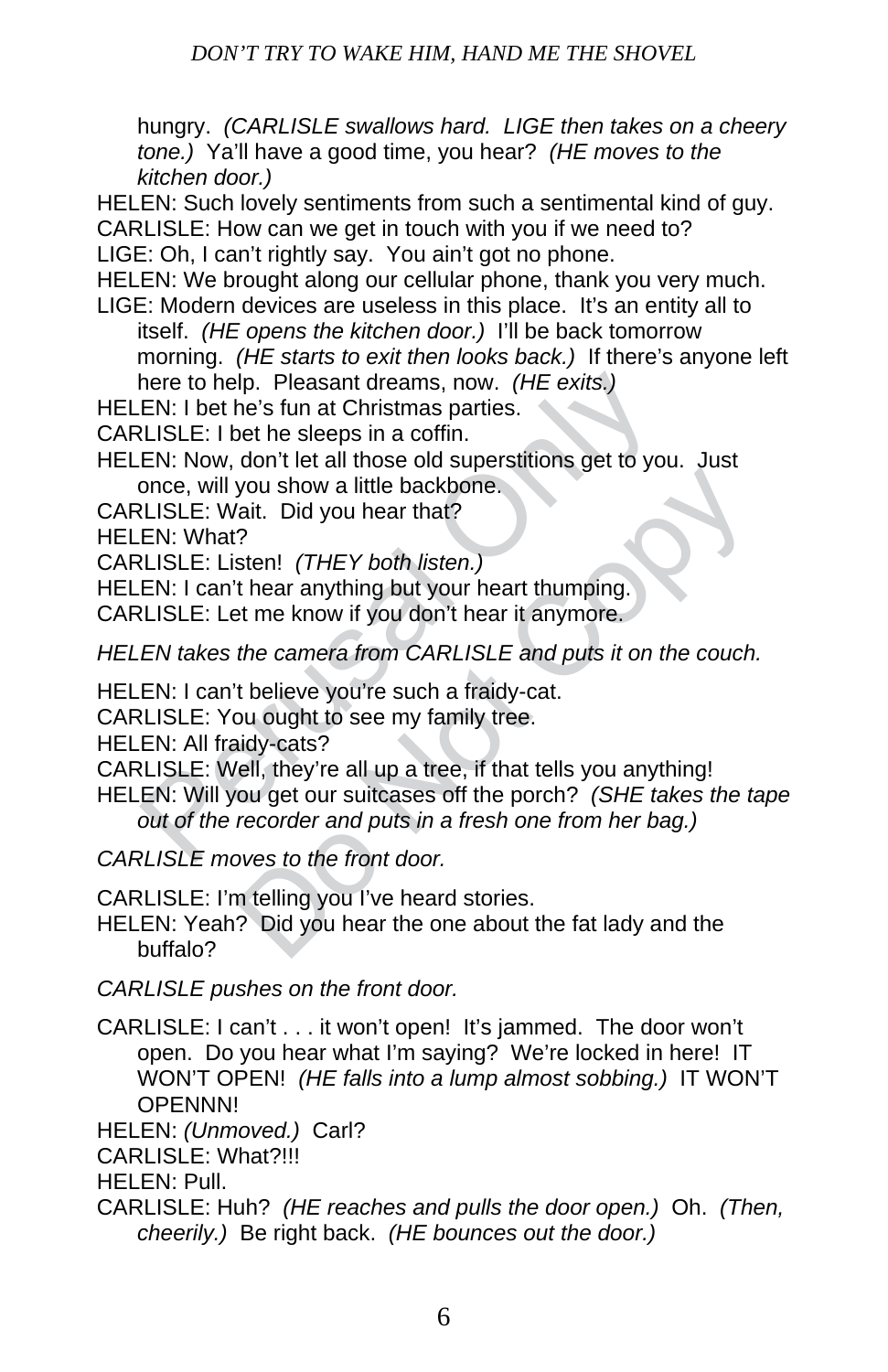HELEN: My first weekend free and I have to spend it with a ghost and a chicken.

CARLISLE: *(From offstage.)* I heard that!

*HE re-enters carrying three suitcases and throws them on the floor.* CARLISLE: Here.

HELEN: There's more.

CARLISLE: I know. *(HE exits again.)* 

HELEN: You be real nice and I'll see if I can find you a saucer of milk. CARLISLE: Very funny! *(HE enters again with three more suitcases.)*

There you go. *(HE puts them next to the others.)*

HELEN: Go on.

CARLISLE: No, no. I don't need any help.

HELEN: Good. *(Sits on the couch.)* 

CARLISLE: Why, you . . . *(HE exits.)* 

EN: Go on.<br>
LISLE: No, no. I don't need any help.<br>
EN: Good. (Sits on the couch.)<br>
LISLE: Why, you . . . (HE exits.)<br>
EN: Mother wanted me to learn a trade. No, I said to lo<br>
be a news reporter. What was I thinking?<br>
RLISL For wanted me to learn a trade. No, I said to her, I wantus reporter. What was I thinking?<br>
ters with two more suitcases and a makeup bag.<br>
here! (HE puts them down.) Now, I'll get mine. (HE<br>
The Chief said we had to rough HELEN: Mother wanted me to learn a trade. No, I said to her, I want to be a news reporter. What was I thinking?

*CARLISLE enters with two more suitcases and a makeup bag.* 

- CARLISLE: There! *(HE puts them down.)* Now, I'll get mine. *(HE exits.)*
- HELEN: Well? The Chief said we had to rough it, didn't he?

*CARLISLE enters with a sleeping bag and suitcase.* 

CARLISLE: That's everything. *(HE drops his baggage and closes the door gently, all the while looking outside.)* 

HELEN: I thought you were in the army?

CARLISLE: Coast Guard.

HELEN: *(Moves to him.)* Don't you have to be sort of brave for that?

CARLISLE: I was stationed in Amarillo, Texas. You know how much coast there is in Amarillo, Texas?

HELEN: Well, I'm sure they all felt a lot safer knowing you were there. Are we staying down here?

CARLISLE: I think the bedrooms are on the second floor.

HELEN: Or the third floor.

CARLISLE: I'm not going on the third floor.

*HELEN picks up her makeup bag and moves to the stairs.* 

HELEN: Let's get settled in, shall we?

CARLISLE: Right behind you.

HELEN: The suitcases? *(SHE smiles and exits up the stairs.)*

CARLISLE: You mean I have to . . . oh MAN! *(HE grabs three suitcases and moves to the stairs.)* Mom wanted me to learn a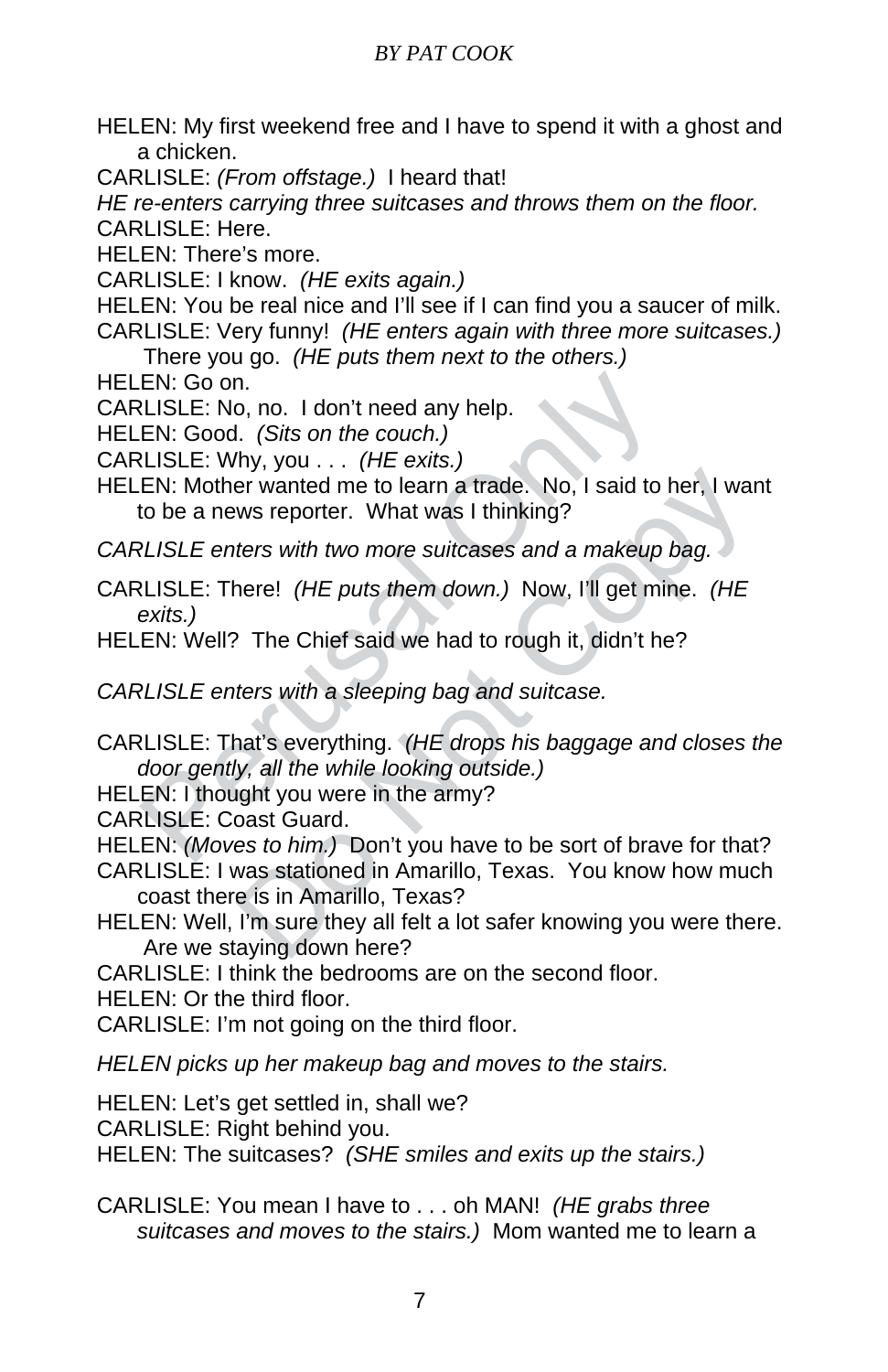trade but NO, I had to be a reporter! *(HE exits up the stairs.)* 

*After a slight pause, LEROY and MACK enter through the stage left door.* 

*LEROY is carrying a long canvas bag over his shoulder.* 

MACK: Be careful, will you?! LEROY: Hey, you want to help? MACK: You're doing fine.

*LEROY lowers the bag over the couch.* 

LEROY: What're you worried about, anyway? *(HE indicates the bag.)* He ain't gonna feel anything now, is he?

Note the bag over the couch.<br>
DY: What're you worried about, anyway? (HE indicate<br>
He ain't gonna feel anything now, is he?<br>
CK: Stop complaining, will you? I TOLD you this is the<br>
stash for him. We just drop him off. Nobo ion a feel anything now, is he?<br>
complaining, will you? I TOLD you this is the perfect<br>
tim. We just drop him off. Nobody ever comes here.<br> *the suitcases.)*<br>
ure he'll like the accomodations.<br>
DON'T think he'll like his a MACK: Stop complaining, will you? I TOLD you this is the perfect stash for him. We just drop him off. Nobody ever comes here. *(HE sees the suitcases.)* 

LEROY: I'm sure he'll like the accomodations.

MACK: Hold on, we got a problem.

LEROY: You DON'T think he'll like his accomodations?

MACK: I mean, take a look.

LEROY: Huh? *(HE moves to the bags.)* Mack, somebody's here.

MACK: So. Let's just make a trade, what say?

LEROY: Hey, great!

*The men take several suitcases, leaving just the bed roll.* 

MACK: And you were worrying where we was going to get new duds. LEROY: Made to order.

*THEY move to the stage left door and exit.* 

CARLISLE: *(Upstairs.)* I'm going, I'm going! *(HE stumbles down the stairs, all the while looking around cautiously. HE then reaches down to grab the suitcases and grabs air.)* What the . . . ? *(HE looks down and then around.)* What happened to the rest of the . . . *(HE sees the bag draped over the couch.)* What's that? *(HE crosses to the bag and unties the upstage end of it.)* What's in here, it can't be anything too . . . *(HE looks inside.)* Wha . . . Wha . . . he's . . . I . . . *(HE calls out into the bag.)* Hello? *(HE drops the end of the bag and rushes to the stairs.)*  HHEELLLLLLLLLLLENNN! *(Frantic, HE exits.)* 

*LEROY and MACK rush back in through the stage left door, still carrying the luggage.* 

LEROY: Somebody's driving up!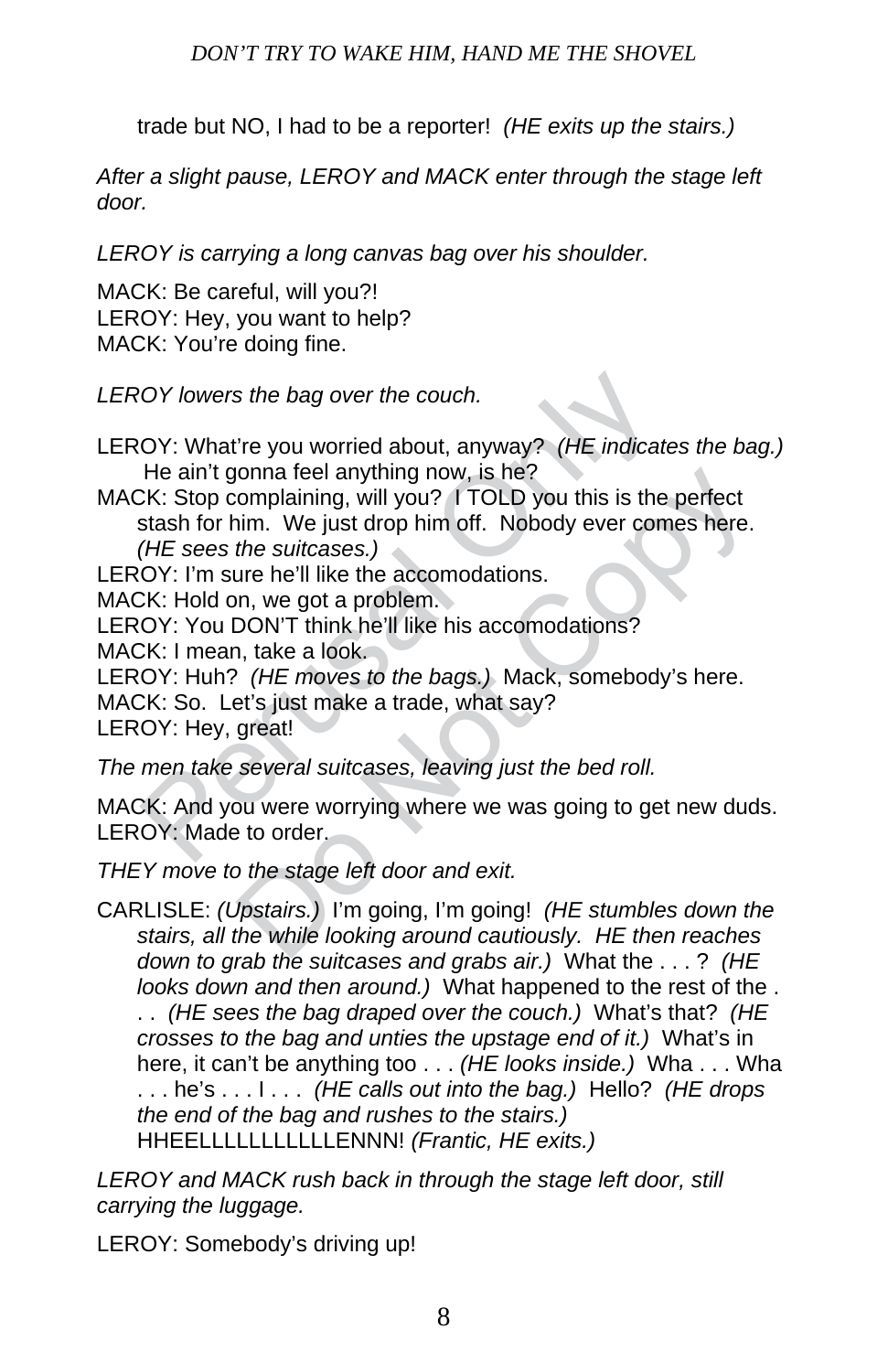MACK: I saw!

LEROY: We gotta get outta here!

MACK: How? That's the only road outta here. *(THEY put the bags down.)* 

LEROY: So what do we do?

MACK: We can't let anybody know we're here just yet!

LEROY: I know!

MACK: Grab the stiff!

LEROY: Oh, no, not again! *(HE hoists the body over his shoulder again. MACK rushes over to the kitchen door and looks in.)* This guy gets around more dead than he ever did when he was alive! MACK: Through here, hurry!

LEROY: Yeah, yeah. *(THEY exit out the kitchen door.)* 

*CARLISLE and HELEN rush down the stairs.* 

guy gets around more dead than he ever did when he<br>CK: Through here, hurry!<br>OY: Yeah, yeah. (*THEY exit out the kitchen door.)*<br>RLISLE and HELEN rush down the stairs.<br>RLISLE: You'll see! I'm not letting my imagination run d HELEN rush down the stairs.<br>
bu'll see! I'm not letting my imagination run away with<br>
think I'm some kind of nut, don't you? Well, see for<br>
The suitcases used to be right here! (HE points direc<br>
cases.) And . . . there t CARLISLE: You'll see! I'm not letting my imagination run away with me! You think I'm some kind of nut, don't you? Well, see for yourself. The suitcases used to be right here! *(HE points directly to the suitcases.)* And . . . there they are.

HELEN: *(Crosses arms.)* Yeah. And life like, too. It's like we were right in the same room with them. How bizarre.

CARLISLE: *(Rushes to the couch.)* Well, over here! The body is . . . *(Points to where the body was earlier.)* . . . not here.

HELEN: You're right. The body's not there. But, hey, don't stop with that. Let's see, what else is NOT there. No elephant, no cow, and funny thing, but I don't see a dead body there either.

CARLISLE: I know what I saw!

HELEN: Oh, right. We leave the room for two minutes and somebody comes in here, steals our suitcases and leaves a dead body in the living room.

CARLISLE: I'm not making this up!

HELEN: And you're not carrying the bags up, either, now are you? *(SHE picks up a suitcase and moves to the stairs.)* 

CARLISLE: Okay! I'm getting them! *(HE grabs three more suitcases and moves to HELEN.)* 

HELEN: Next time you make someone up, make it Tom Cruise *(Any famous actor's name.)* For me??!

CARLISLE: I bet your dad wanted a boy!

HELEN: *(Sassy.)* Little girls are full of sugar and spice and everything nice.

CARLISLE: That's a farce.

HELEN: Let's not go into that again.

*THEY exit upstairs. After a brief silence, AGNES and OPAL enter through the front door carrying a long canvas bag between them.*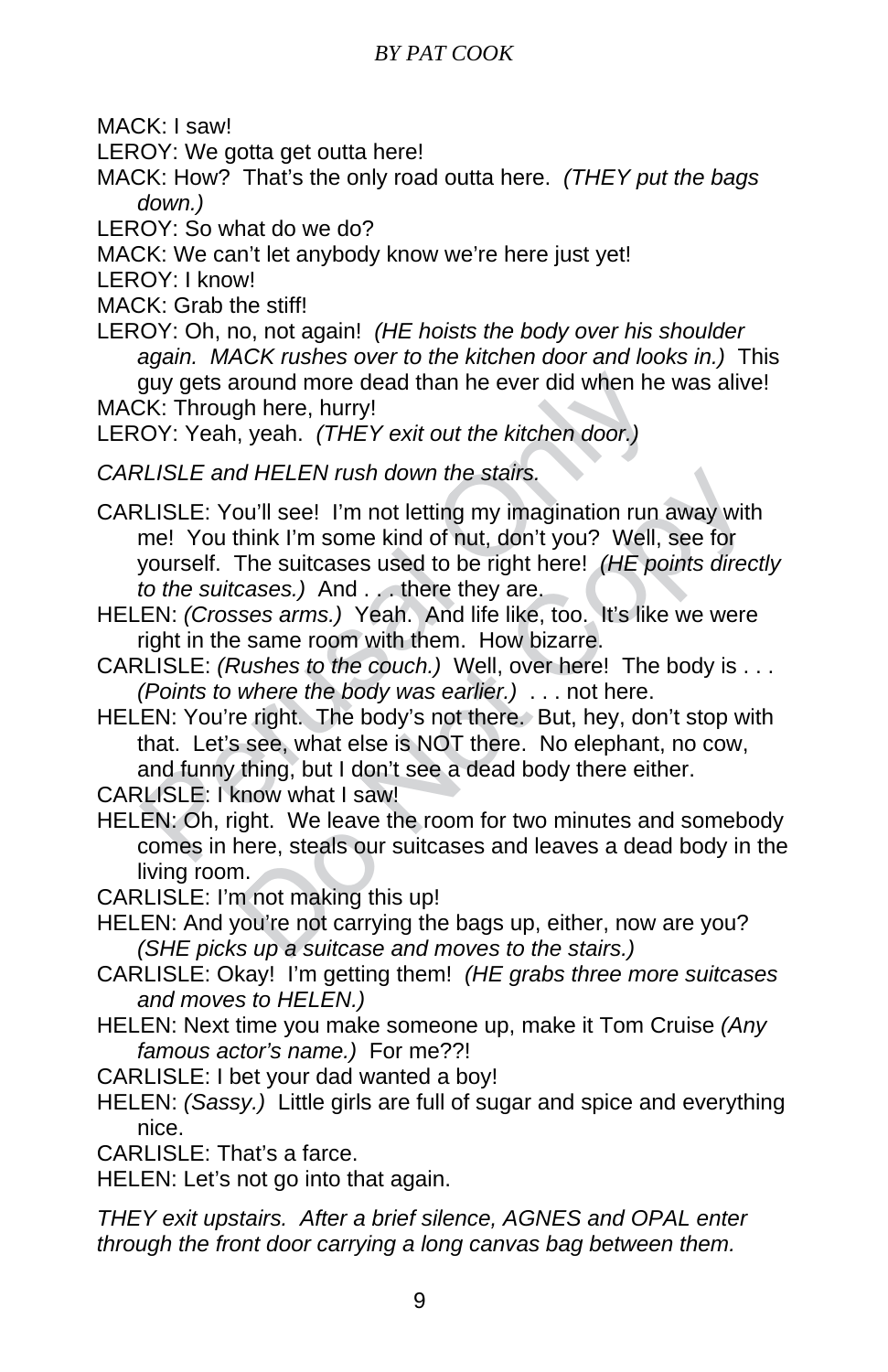*The bag is identical to the body bag.* 

AGNES: Come on, Opal, hold up your end.

OPAL: I'm coming. Where do we put this thing?

AGNES: Let's just drop it here.

OPAL: Oh no, Helen said we should be really careful with it. *(SHE nods to the couch.)* Drape it over the couch.

AGNES: Right. *(THEY move to the couch and drape the bag over the back.)* Hold on. There.

OPAL: She wants carpet; she's got carpet.

AGNES: Out here?

LE. She wants cappet, she's got cappet.<br>
LES: Out here?<br>
LE. I don't know. Chief said Helen's doing one of her d<br>
LE. I don't know. Chief said Helen's doing one of her d<br>
improvement things and she needs a carpet to clean. OPAL: I don't know. Chief said Helen's doing one of her ditsy home improvement things and she needs a carpet to clean. Well, we couldn't be sure there'd be one out here.

AGNES: So we were nominated to haul this one out.

OPAL: Right. *(SHE dusts off her hands and moves to the front door.)* 

AGNES: *(Follows her over.)* Well, at least we got jobs with the TV station.

- OPAL: Yeah, and look at the glamorous jobs they gave us
- AGNES: Think Helen will like the carpet?

OPAL: She should. We got it out of her office. *(She starts to exit.)* 

AGNES: Wait. Shouldn't we check to make sure they're okay?

OPAL: Look, Agnes. You know as well as I do that EVERYTIME they need something we have to do it.

AGNES: Oh, yeah, right.

- e sure there'd be one out here.<br>
ce were nominated to haul this one out.<br>
(*SHE dusts off her hands and moves to the front doo*<br>
ows her over.) Well, at least we got jobs with the TV<br>
and look at the glamorous jobs they ga OPAL: Besides, we stay out here any longer and they'll probably want us to move that thing upstairs.
- AGNES: That's what I like about you, you're always thinking.

*THEY exit out the front door. After a brief pause, LEROY looks through the kitchen door. Not seeing anyone, he enters.* 

LEROY: *(Looks on the floor.)* Good, they're gone. I can't believe I lost my wallet. Not here two minutes and I lose something. That's all I need is to have somebody find it. I'd be as good as dead. *(HE turns and notices the bag over the couch. HE moves over to it. He then looks out, a bit confused and tries to think. HE pantomimes his previous actions of picking up the bag, muttering to Mack, and then moving to the door to exit. Then, HE turns around and looks back at the bag.)* MACK! *(HE runs out the kitchen door.)* 

*CARLISLE comes down the stairs.* 

CARLISLE: What was that? *(HE sees the remaining bags.)* Well, at least you're still here. *(HE then looks over at the couch.)* And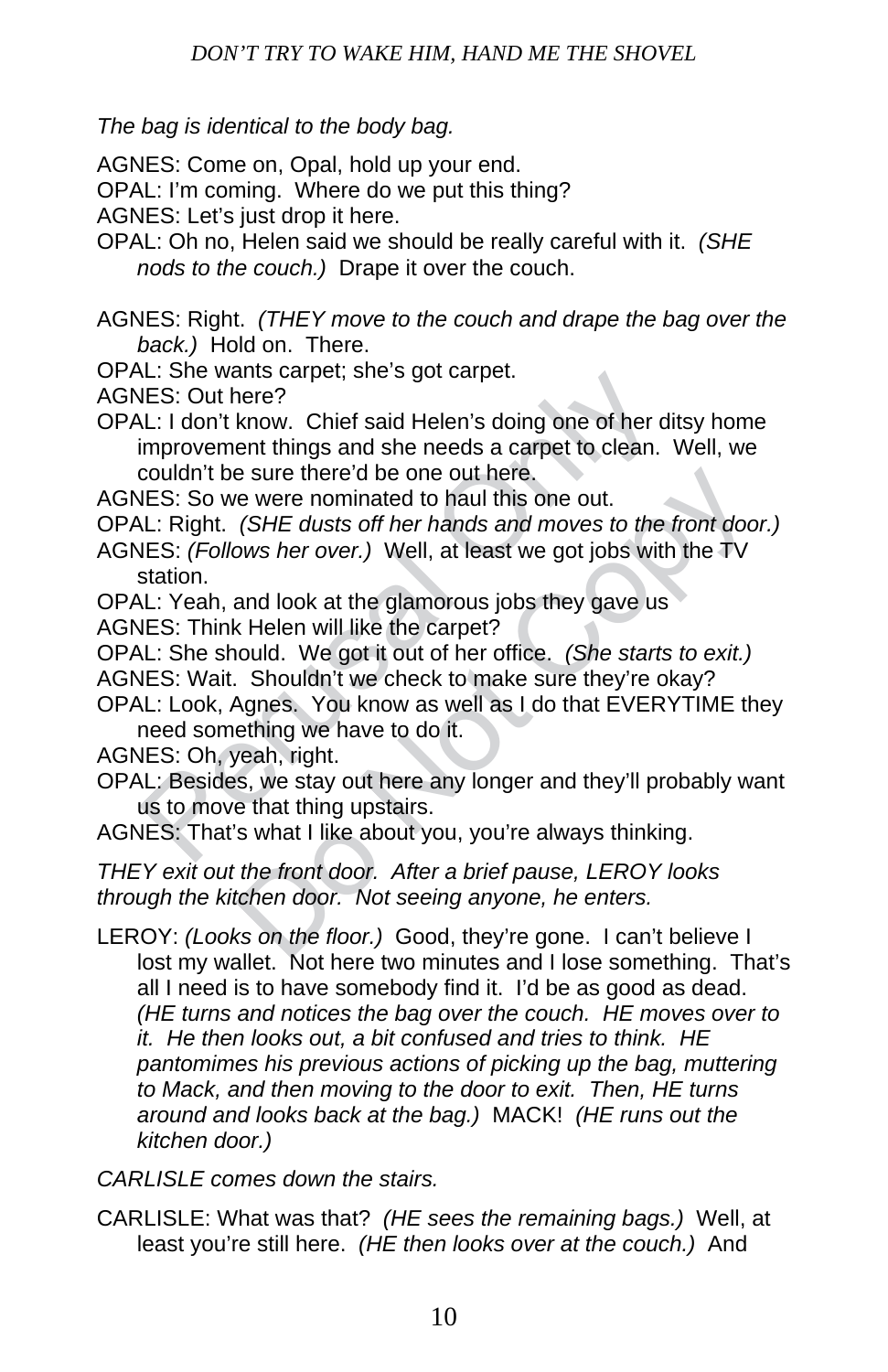you're not. *(HE grows wide-eyed.)* YES, YOU ARE! No, it can't be. HELLLLEEENNNNN!!! *(HE exits up the stairs.)* 

*The front door opens and SALLY and MYRNA enter.* 

SALLY: Didn't I tell you? Is this place perfect or what? *(SHE looks through her outstretched hands as if focusing a view finder.)* 

MYRNA: It's spooky, all right.

SALLY: *(Moves around the room.)* This is just the hook. The picture's almost ready to be released. All we have to do is make a few location changes in the dialogue and we're in.

MYRNA: But I still don't see how this is gonna help our movie.

RNA: But I still don't see how this is gonna help our motellary: Myrna, Myrna, Myrna, pay attention. Look, my deputs an arm around MYRNA.) We have a fairly boring picture, right?<br>RNA: Well, if anybody can make horror, it's SALLY: Myrna, Myrna, Myrna, pay attention. Look, my dear. *(SHE puts an arm around MYRNA.)* We have a fairly boring horror picture, right?

MYRNA: Well, if anybody can make horror, it's you.

SALLY: You sound like my first husband. Now, what occurs? I hear that this television station is sending out some snoops to check this place out for a proverbial boogie man, right?

MYRNA: Right?

- SALLY: Well, I think to myself, here's the opportunity that's always knocking if one does but listen.
- MYRNA: Beg pardon?
- SALLY: I seize the chance, grab hold of fate and here we are. We make sure they actually have something to report.
- MYRNA: What?
- SALLY: The boogie man, the spooks, the ghosts.
- MYRNA: You mean . . . ?
- Friest, if anybody can make horror, it's you.<br>
Summar like my first husband. Now, what occurs? I healevision station is sending out some snoops to check<br>
out for a proverbial boogie man, right?<br>
12<br>
11 think to myself, her SALLY: That's right. *(SHE moves into the room and envisions it.)* We rattle a few chains, set up our speakers in the bushes for a few sound effects, maybe drop some fake blood around and suddenly they really have a big news story. And I mean BIG news. It gets picked up by the networks and syndicates and then, when notoriety peaks, we release "Home, Bloody Home" and advertise it as the gut-wrenching, hair-raising story of the Billingsgate Mansion.

MYRNA: Say, that's great!

SALLY: That's why they call me . . . the movie maker!

- MYRNA: They also call you the queen of horror.
- SALLY: You sound like my second husband. Let's move the car around and unload everything. We can't have anyone see us. MYRNA: Whatever you say.
- *THEY exit out the front door. Just after they leave, CARLISLE and HELEN bolt down the stairs. CARLISLE points to the couch.*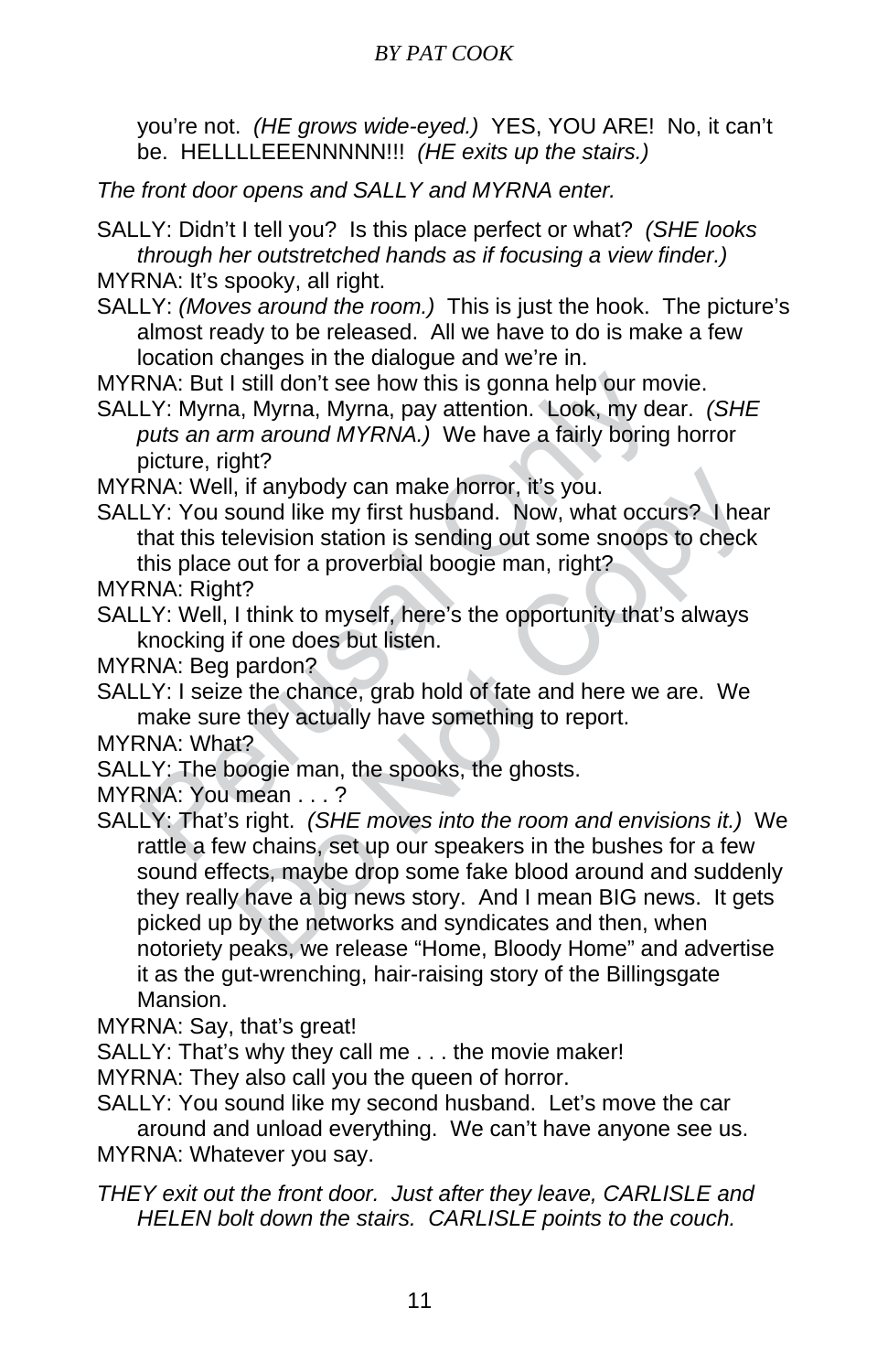CARLISLE: There!

- HELEN: Well, I'll be. *(SHE crosses to the couch.)*
- CARLISLE: What're you going to do?
- HELEN: Look inside.
- CARLISLE: Not advisable.
- HELEN: Can't I see for myself.
- CARLISLE: You STILL don't believe me, do you?
- HELEN: Uhhh . . . let me see . . . no! *(SHE reaches for the end of the bag.)*
- CARLISLE: Okay, Miss Smarty-Pants!
- HELEN: You leave my pants out of this.
- CARLISLE: Look for yourself. *(HE unties the end of the bag.)* See? See for yourself. There. It's carpet. Carpet?
- HELEN: *(Mock amazement.)* Is it dead? *(SHE reaches in the bag.)* Carlisle, I don't feel a pulse!
- CARLISLE: *(Backs away.)* There USED to be a dead body in there!
- HELEN: No, it's a carpet. I know a carpet when I see one and that's carpet. *(SHE looks again.)* In fact, it looks like my carpet.
- EN: You leave my pants out of this.<br>
LISLE: Look for yourself. (*HE unties the end of the bsee for yourself.* There. It's carpet. Carpet?<br>
EN: (*Mock amazement.)* Is it dead? (*SHE reaches in*<br>
Carlisle, I don't feel a pul don't feel a pulse!<br>
Backs away.) There USED to be a dead body in there<br>
Is a carpet. I know a carpet when I see one and that's<br>
SHE looks again.) In fact, it looks like my carpet.<br>
Thinking.) Somebody's behind this. Surel CARLISLE: *(Thinking.)* Somebody's behind this. Surely, the Chief wouldn't pull anything on us, would he?

HELEN: Hey, this IS my carpet!

CARLISLE: You have carpet?

HELEN: In my office.

CARLISLE: You have an office?

*HELEN picks up the end of the bag.* 

HELEN: Help me with this, will you?

CARLISLE: What are you doing?

- HELEN: It's for my spot on carpet repair. Opal and Agnes must've brought it out.
- CARLISLE: Ohhh . . . *(HE grabs the other end and they move it to the stairs.)*

HELEN: Let's put it in the den there.

CARLISLE: Right behind you.

HELEN: Good, Carlisle.

T*HEY exit stage left. LEROY and MACK enter through the kitchen door.* 

LEROY: You'll see, I ain't makin' this up. It's right over . . . *(HE points to where the carpet was.)* . . . right . . . not there.

MACK: Leroy, you're cracking.

LEROY: Guess so.

MACK: We have our guest of honor leaning up against a hamper and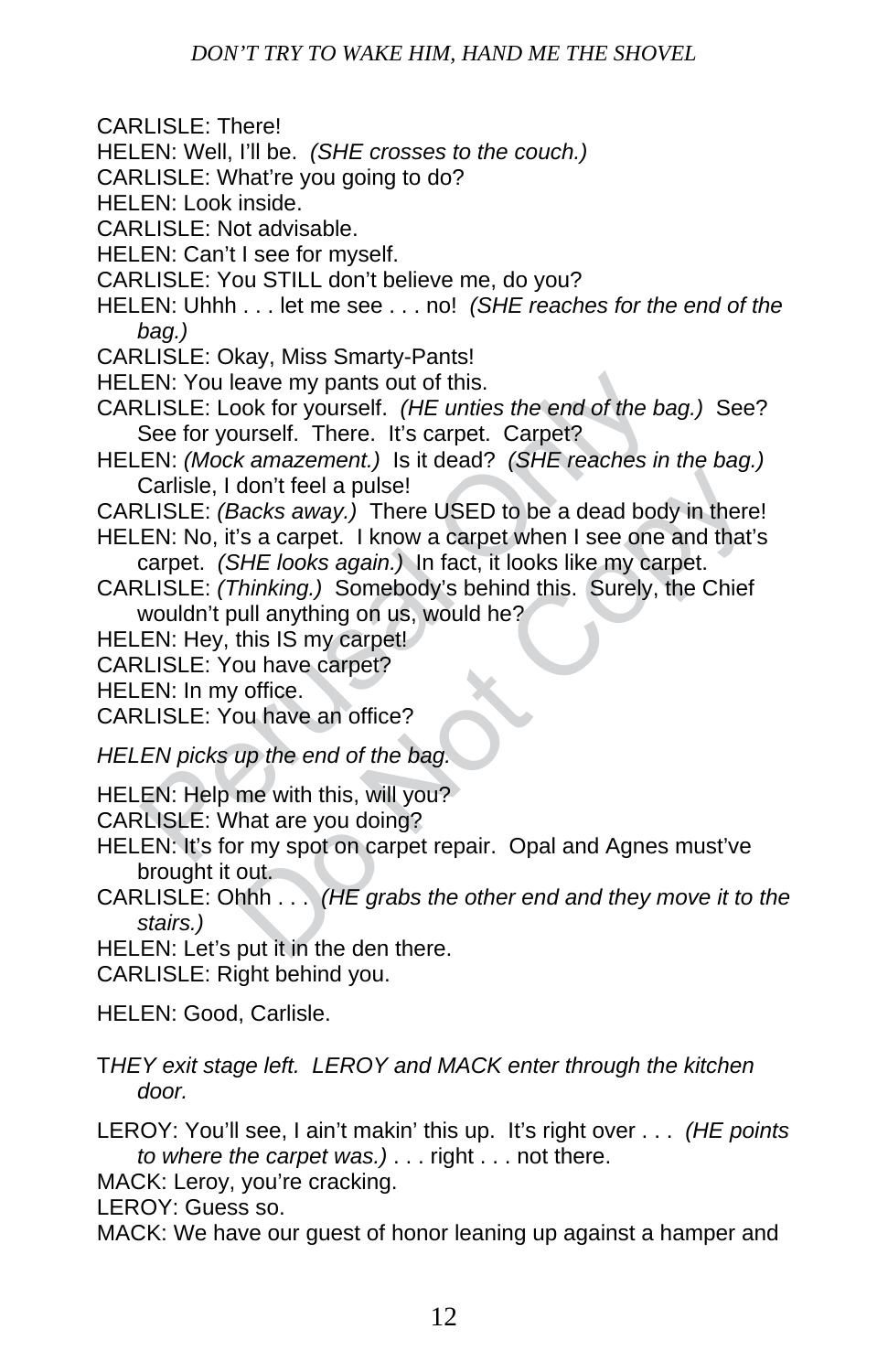. . .

*The front door opens and POOKEE and OSCAR enter, each carrying a suitcase.*

POOKEE: Finally. Here we are. We better get reading.

OSCAR: Of course. *(HE takes a small tape recorder from his pocket.)* I'll just make a few cursory notes.

POOKEE: Yes, I want to make sure . . . *(HE sees MACK and LEROY.)* Oh, hello.

MACK/LEROY: Hello.

POOKEE: We have arrived! *(HE puts his suitcase down.)* 

MACK: Yeah, we know.

LEROY: We were standing right here.

DKEE: We have arrived! (HE puts his suitcase down.)<br>CK: Yeah, we know.<br>OY: We were standing right here.<br>CAR: Upon entering the Billingsgate Mansion, we have<br>encountered any cool spots or magnetic planes. (HE around the roo For an any collspots or magnetic planes. (HE moves<br>e room.) The first room resembles the main lobby or<br>n.<br>"re looking for the news team. (Moves to MACK.)<br>ne?<br>S. Who're you?<br>esn't know. He lost his wallet.<br>Eg your pardon?<br>e OSCAR: Upon entering the Billingsgate Mansion, we have not encountered any cool spots or magnetic planes. *(HE moves around the room.)* The first room resembles the main lobby or living room.

POOKEE: We're looking for the news team. *(Moves to MACK.)* 

MACK: You are?

POOKEE: Yes. Who're you?

LEROY: Me?

MACK: He doesn't know. He lost his wallet.

POOKEE: I beg your pardon?

OSCAR: There is no physical signs of paranormal activity in this room. No residue ectoplasm as far as I can see.

POOKEE: We're paranormal investigators.

MACK: I see. We're . . . uh . . . just looking at the house.

LEROY: Yeah, that's it.

JACK: I'm showing the house to my client. He's thinking about buying.

POOKEE: Oh, a real estate agent.

MACK: Sure.

POOKEE: I see. Say, I'm looking for a place myself. Do you have a card?

MACK: Uh . . . *(HE feels his pockets.)* 

- OSCAR: From all reports, this is the area where most of the sightings have been recorded. *(HE turns off the recorder and puts it back in his pocket.)*
- MACK: I must have left them in my other suit. Do you have a piece of paper and a pencil?
- POOKEE: Oh, of course. *(HE takes out a small notepad and pencil.)*  MACK: Okay. Write this down. My name is . . . uh . . . Morris Gett. POOKEE: *(Writing.)* Morris Gett.

MACK: That's right. Gett Realty. *(HE looks over his shoulder.)* Make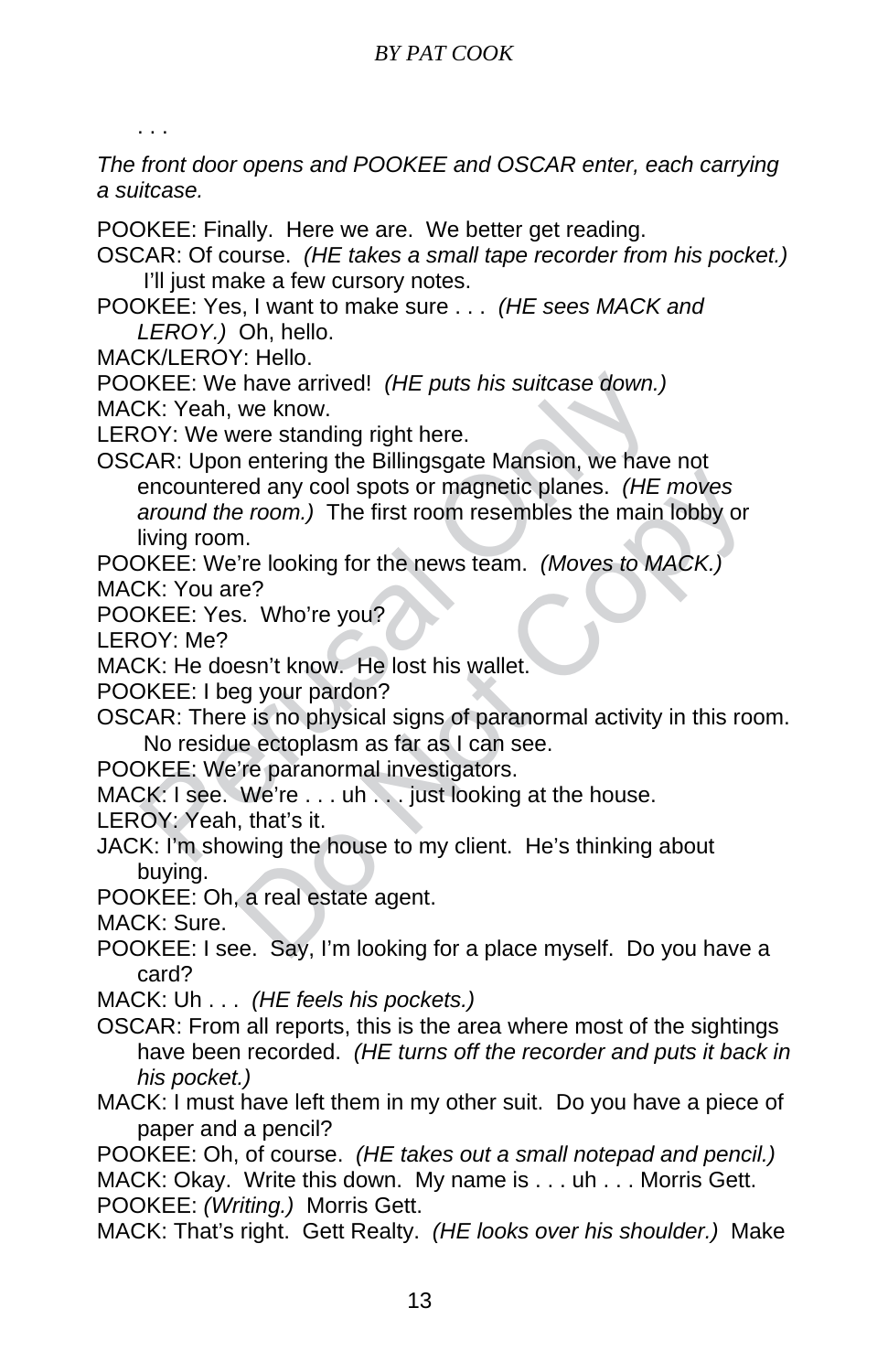that in big letters.

- POOKEE: I see. *(HE writes again.)* Like this?
- MACK: Great. Now. Any house, any time.
- POOKEE: Got it. Phone number?
- MACK: Uh . . . 987-6543.
- POOKEE: Fine. Anything else?
- LEROY: Yeah, like you need a motto or something.
- MACK: No, no motto, that should do it.
- POOKEE: Great.
- OSCAR: Nothing yet. *(HE moves to the others.)*
- *As OSCAR moves in, MACK and LEROY edge to the front door.*
- MACK: That's all you need. Now, I want five hundred copies of that in standard business cards and we'll come back for them. *(HE shoves LEROY out the door.)*
- DSCAR moves in, MACK and LEROY edge to the fron<br>CK: That's all you need. Now, I want five hundred copistandard business cards and we'll come back for them<br>shoves LEROY out the door.)<br>DKEE: Okay, but it'll take at least two EROY out the door.)<br>
ay, but it'll take at least two weeks. Do you want thes<br>
or are you . . . hey, wait a minute. (HE and OSCAR k<br>
the other two have vanished.) That was odd.<br>
S why we're here.<br>
ts the notepad away.) Thos POOKEE: Okay, but it'll take at least two weeks. Do you want these delivered or are you . . . hey, wait a minute. *(HE and OSCAR look up to see the other two have vanished.)* That was odd.
- OSCAR: That's why we're here.
- POOKEE: *(Puts the notepad away.)* Those were not ghosts.
- OSCAR: Now how do you know that?
- *CARLISLE and HELEN enter from the stage left door.*
- HELEN: We'll tape that first.
- CARLISLE: Then can we leave?
- HELEN: Will you STOP? *(SHE sees POOKEE and OSCAR.)* Oh, hello.
- POOKEE: You're not ghosts, are you?
- CARLISLE: It's only a matter of time.
- OSCAR: We're the paranormal investigators. We're Pookee and Swoon.
- CARLISLE: I know the feeling. I had chili for lunch and I still haven't been able to . . .
- HELEN: *(Jumps in.)* That's their NAMES!
- POOKEE: Quite. I believe your boss called us?
- HELEN: Of course. *(SHE shakes POOKEE'S hand.)* Helen Highwater and yes, that's my real name. This is Carlisle Livermore.
- CARLISLE: You guys are ghost-busters?
- OSCAR: Yes and please don't sing.
- CARLISLE: You mean, you're real?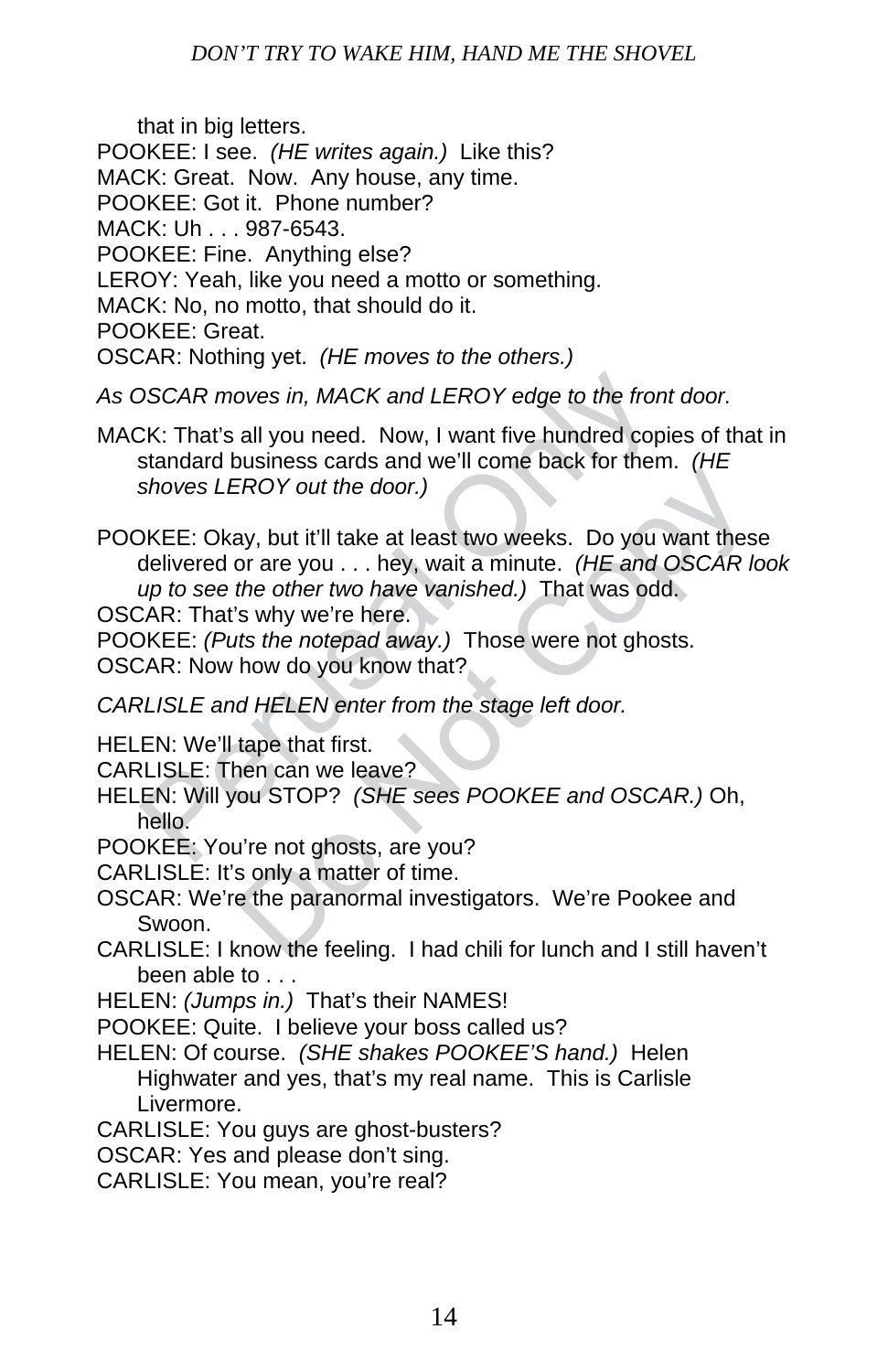POOKEE: What do you mean by real? In ever expanding scientific boundaries we must allow for investigations that, years ago, would never have been attempted.

OSCAR: Cyril, you promised you wouldn't lecture. *(HE holds his hand out.)* Oscar Swoon. This is Cyril Pookee. Where can we set up?

HELEN: Well, we can show you everything we've seen so far. You must want to get settled in your bedrooms first. *(SHE moves to the stairs.)* 

CARLISLE: Did you bring a gun?

OSCAR: Oh, we never carry fire arms.

*THEY move to the stairs.* 

CARLISLE: How about a club, a real big club. Baseball bat? Baton? Any hard oblong object will work.

- EX move to the stairs.<br>
ELISLE: How about a club, a real big club. Baseball ba<br>
Any hard oblong object will work.<br>
DKEE: Sir, what we hope to discover will not be assuage<br>
physical means.<br>
LLISLE: I don't care about that I what we hope to discover will not be assuaged with a<br>heans.<br>Jon't care about that I just want HUH?<br>heans those things won't be any defense against the<br>al.<br>Jon't know, they work on the Chief.<br>we you seen anything unusual si POOKEE: Sir, what we hope to discover will not be assuaged with any physical means.
- CARLISLE: I don't care about that I just want HUH?
- OSCAR: He means those things won't be any defense against the paranormal.

CARLISLE: I don't know, they work on the Chief.

POOKEE: Have you seen anything unusual since you arrived?

CARLISLE: Say, funny you should ask, I . . .

HELEN: *(Interrupting him.)* No, we haven't!

CARLISLE: What about a dead body? Wouldn't you call that unusual?

HELEN: Oh no.

POOKEE: A body?

CARLISLE: A dead body.

OSCAR: Where did you see it?

CARLISLE: Right over here. *(HE moves back to the couch.)* 

POOKEE: My, my. *(OSCAR and POOKEE move to CARLISLE.* 

*OSCAR pulls out his recorder.)* Can you describe it?

CARLISLE: Well, it was a body and it was dead.

- OSCAR: *(Into the recorder.)* First instance of activity. The sighting of an alleged dead body.
- CARLISLE: It WAS a body. Maybe he was alleging to be dead. HELEN: Carlisle!

*The front door opens and LEONA and MATILDA enter.* 

LEONA: There they are!

MATILDA: You just stop this and right now!

- HELEN: Oh, Mrs. Heartsleeve, I thought you said we could investigate.
- LEONA: Well, we had no idea WHAT you were here for.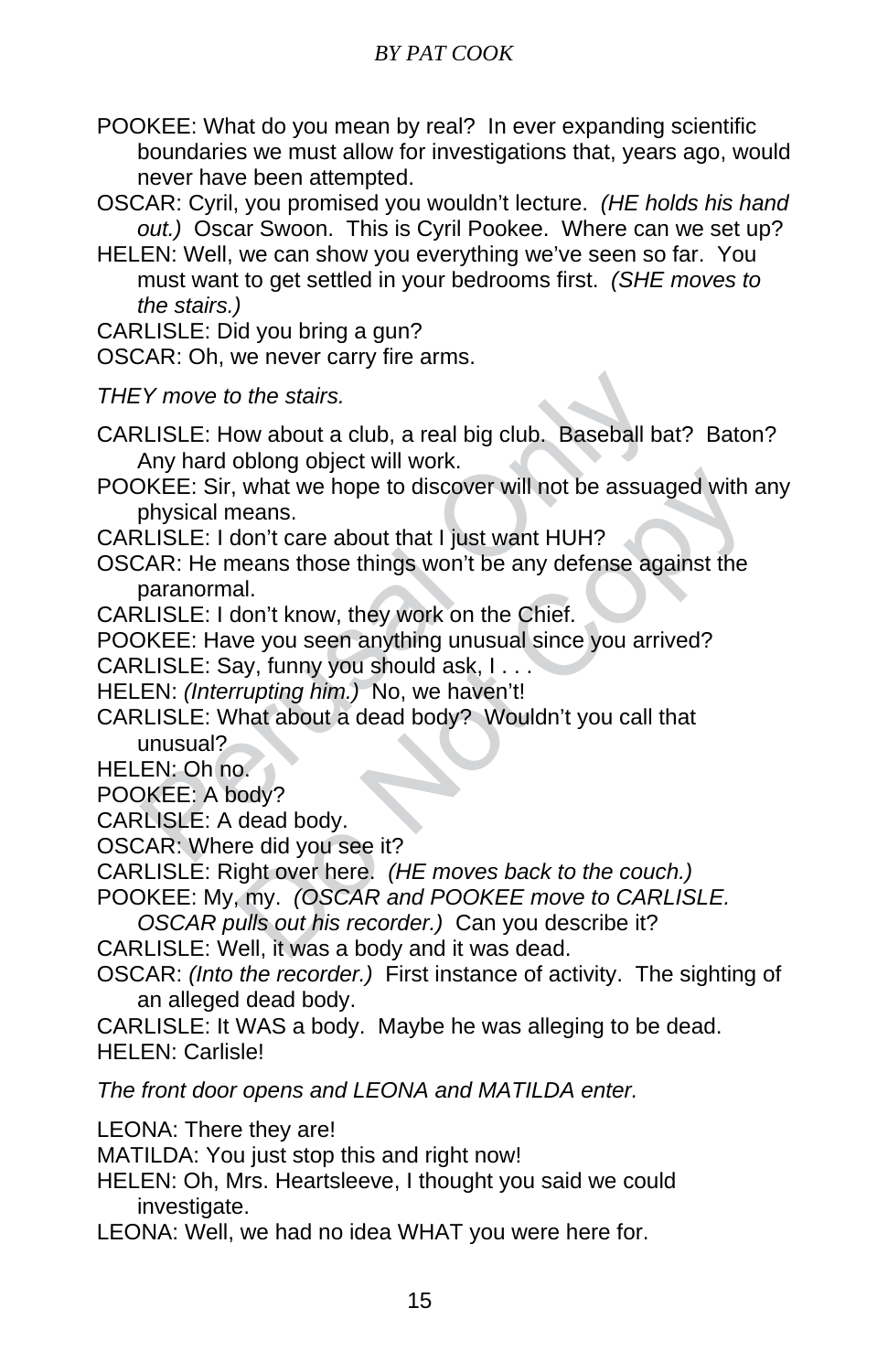- MATILDA: That's right. This is our family home and when we gave your station permission to tape on the premises it was with the understanding that you would dispell any such notions.
- HELEN: Don't worry, we will.
- LEONA: But your station keeps running all these news ads saying how you were going to show real ghosts here.
- HELEN: That's just a sort of coming attractions hook. You know, something to get our audience to tune in.
- LEONA: But it sounds like you're spreading more rumors. Making up new stories.
- HELEN: We're not making anything up.
- CARLISLE: And the body was wrapped up in something, a bag.
- OSCAR: *(Again, into his recorder.)* The ghost body was wrapped in a shroud.
- POOKEE: Was it moving?
- CARLISLE: If it was moving, it wouldn't be dead, would it?
- POOKEE: Ghosts are capable of doing almost anything.
- EN: We're not making anything up.<br>
LISLE: And the body was wrapped up in something, a<br>
LISLE: And the body was wrapped up in something, a<br>
SAR: (Again, into his recorder.) The ghost body was w<br>
shroud.<br>
DKEE: Was it moving MATILDA: What're they talking about? *(SHE moves to CARLISLE and hits him with her umbrella.)* Stop that! Right this minute, you stop that!
- CARLISLE: Hey! Hey! *(HE takes the umbrella away from her.)* Look, toots, I can take you hands down with or without an umbrella.
- POOKEE: See here!
- HELEN: Carl! *(SHE rushes over to him.)*
- MATILDA: *(To POOKEE.)* Who're you?
- POOKEE: I am a paranormal investigator.
- MATILDA: You inspect those things they jump out of airplanes with? POOKEE: That's parachutes. No, we don't do that.
- is it moving?<br>it was moving, it wouldn't be dead, would it?<br>osts are capable of doing almost anything.<br>nat're they talking about? (SHE moves to CARLISLE<br>im with her umbrella.) Stop that! Right this minute, ye<br>ey! Hey! (HE MATILDA: Oh, so you just let people jump without checking on those things? What kind of animal ARE you? *(SHE reaches for her umbrella. CARLISLE inches away from her.)*
- CARLISLE: You're not getting this back until the end of the school year.
- HELEN: Gentlemen, these lovely ladies are the owners of Billingsgate Mansion. That's Matilda Billingsgate and this is Leona Heartsleeve.
- POOKEE: My pleasure.
- HELEN: Mrs. Heartsleeve, if I may get a word in here.

*POOKEE waves for HELEN to be quiet. HE then takes LEONA'S hand and kisses it.*

POOKEE: Mrs. Heartsleeve, we would never do anything that would be so unseemly as to cast any aspersions on your lovely estate. LEONA: Huh?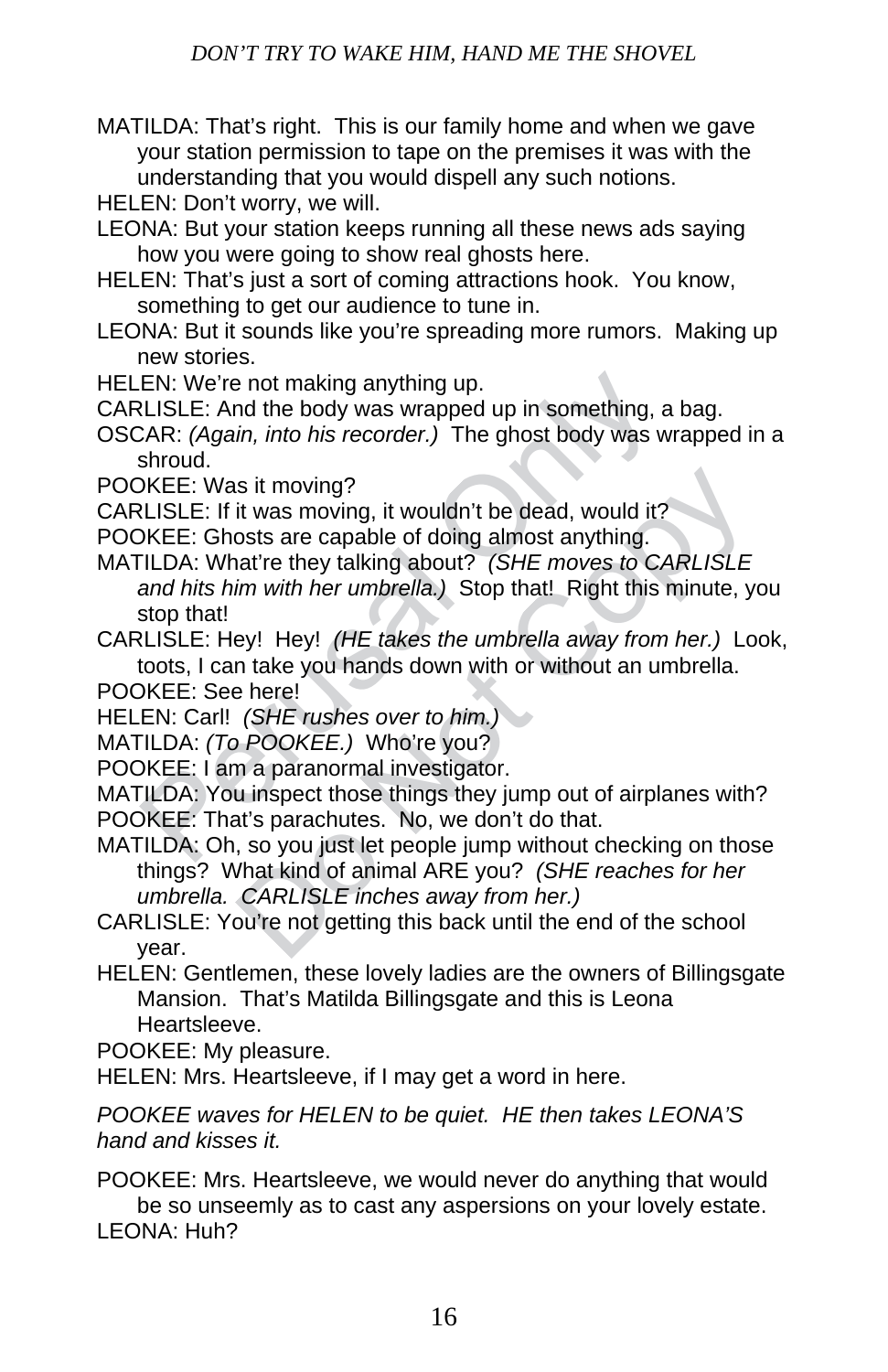- POOKEE: And I'm sure, a lady as radiant as yourself, would be of the most valuable service if you would but lend your kind and wise guidance in our endeavors.
- LEONA: *(Giggles.)* You're selling something. *(SHE stops giggling.)* Aren't you?
- POOKEE: Only my true belief that, with you as our leader, we can rid your life of whatever sordid stories that this house has no doubt troubled you with. *(HE kisses her hand again.)*

LEONA: *(Flirting.)* What's your name again?

MATILDA: Look, if Little Lord Fauntleroy there will stop licking my sister's hand for a minute . . .

LEONA: Shut up, Matilda!

POOKEE: Then you'll stay and help us out?

LEONA: Well . . . of course.

MATILDA: *(Crosses to her.)* Are you out of your mind?

LEONA: Mattie, we can stay in our old rooms. It might be fun. MATILDA: Fun?!

*CARLISLE takes advantage of the pause and jumps in.* 

CARLISLE: Then the body suddenly vanished and as near as I can figure it . . .

POOKEE: Why don't you show me the upstairs? My friend and I have just arrived and are in need of a sure hand at the helm.

LEONA: Of course. *(SHE moves to the stairs.)* It's so refreshing to find a gentleman in these course and brutal times.

POOKEE: *(Follows her over.)* And a lady of your bearing.

MATILDA: Yeah, well, I think she's SLIPPED a bearing if you ask me.

sister's hand for a minute . . .<br>
NA: Shut up, Matilda!<br>
NKEE: Then you'll stay and help us out?<br>
NA: Well . . . of course.<br>
TLDA: (Crosses to her.) Are you out of your mind?<br>
NA: Mattie, we can stay in our old rooms. It m cosses to her.) Are you out of your mind?<br>
e, we can stay in our old rooms. It might be fun.<br>
n?!<br>
kes advantage of the pause and jumps in.<br>
hen the body suddenly vanished and as near as I can<br>
y don't you show me the upst LEONA: Mattie, if you don't come on, I'm going to burn all of your People magazines.

MATILDA: Right behind you dear.

*POOKEE picks up his suitcase.* 

*L*EONA: Now, you were saying? *(POOKEE and LEONA exit upstairs.)* 

MATILDA: Acting like a school girl! *(SHE grabs her umbrella from CARLISLE and aims it at him.)* I'm going to keep my eye on you two, you get me?! *(SHE storms off, upstairs.)* 

OSCAR: I wonder what kind of readings we're going to get tonight? *(HE crosses and picks up his suitcase.)* 

HELEN: You mean from the ghosts or from her?

OSCAR: Hey, what could happen?

*OSCAR exits up the stairs. HELEN moves over to the couch and sits.*

CARLISLE: I wasn't through with my story.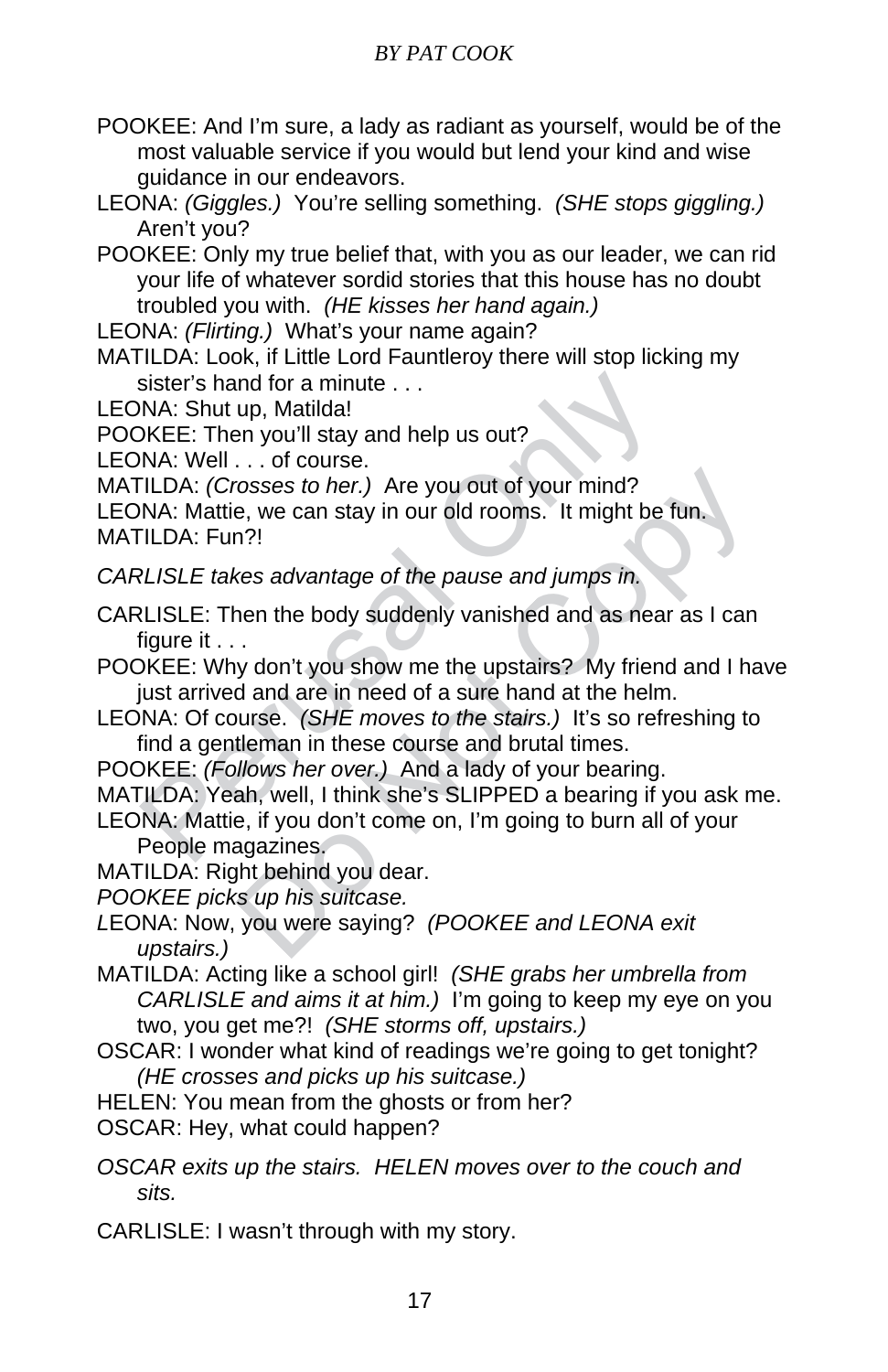#### *DON'T TRY TO WAKE HIM, HAND ME THE SHOVEL*

HELEN: Let THEM do the investigating, will you? *(SHE fiddles with the video camera.)* We just report what THEY find.

CARLISLE: *(Sits next to HELEN.)* But what if WE see something?

HELEN: They're the ones getting paid, let THEM take all the responsibility.

CARLISLE: They're getting paid?

HELEN: Just relax, will you? Like the guy said, what could happen? *(SHE leans back.)* 

While definitying mask einers nom the kitchen and raise *Unseen by the two reporters, a POLTERGEIST wearing a shroud with a terrifying mask enters from the kitchen and raises its arms. IT moves to the couch as the lights blackout.* 

Do Not Col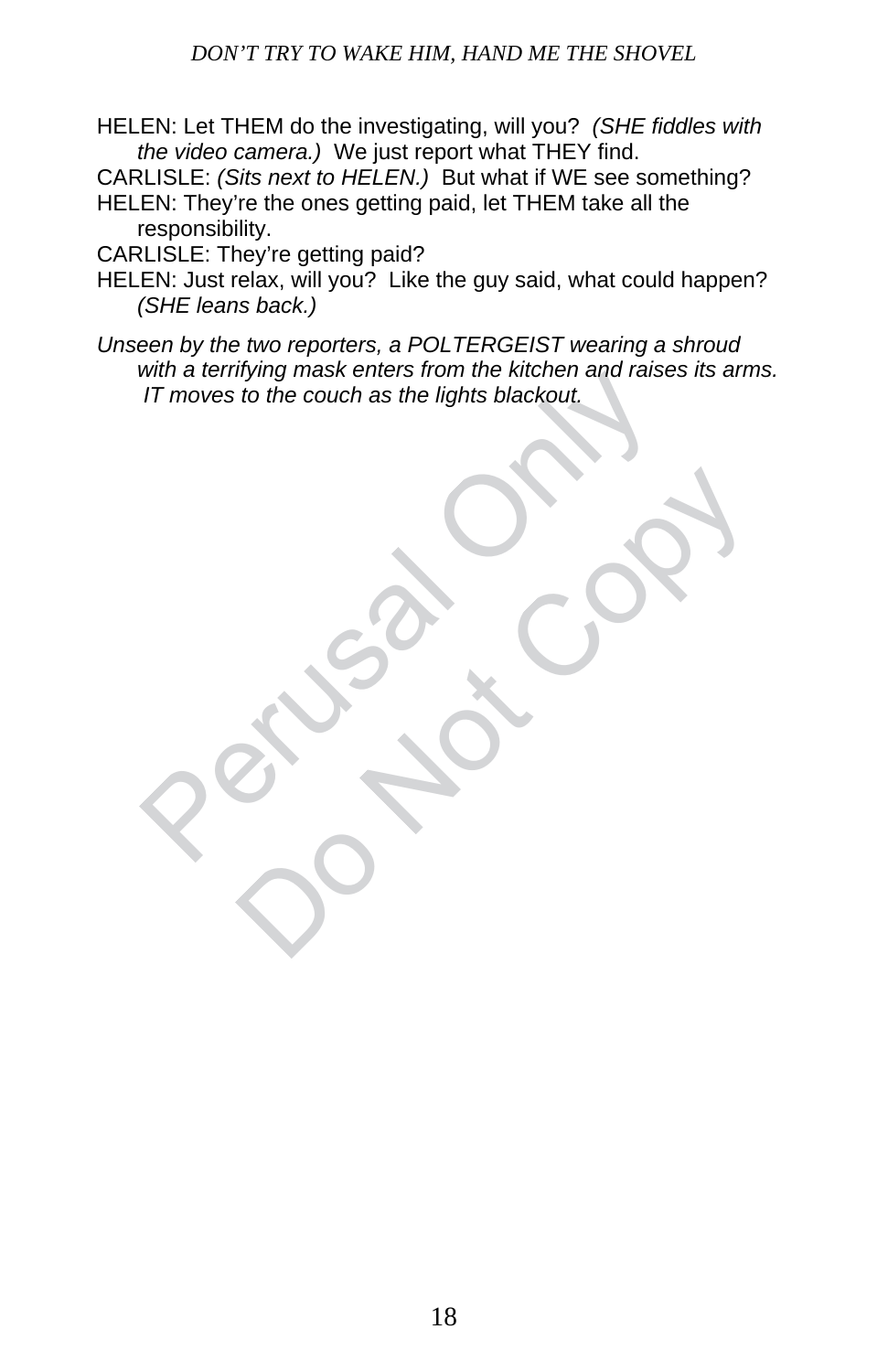## **ACT ONE, SCENE 2**

#### *At Rise:*

*Several minutes later. CARLISLE is lying face down, unconscious on the floor in front of the couch and HELEN is fanning him with her handkerchief. POOKEE and OSCAR rush down the stairs. OSCAR is carrying a small electronic device.*

POOKEE: What was that scream?

EN: I don't know. (She gets off her knees.) We were<br>and he looked behind us and ... you get what you see<br>her shoulders.)<br>CAR: Good heavens. (HE takes his device and "runs"<br>CARLISLE.)<br>VKEE: Did ne say anything?<br>EN: No, just HELEN: I don't know. *(She gets off her knees.)* We were just talking and he looked behind us and . . . you get what you see. *(Shrugs her shoulders.)* 

OSCAR: Good heavens. *(HE takes his device and "runs" it over CARLISLE.)* 

POOKEE: Did he say anything?

HELEN: No, just the usual scream.

POOKEE: Did you see anything?

HELEN: Not a thing. After he hit the floor, I turned around. Nothing.

*OSCAR shuts off his device and looks back at the others.* 

OSCAR: He's fainted.

*OFFICER BUFORD enters through the front door, cautiously.* 

The say anything?<br>
E.)<br>
In the say anything?<br>
Is the usual scream.<br>
you see anything?<br>
thing. After he hit the floor, I turned around. Nothing<br>
off his device and looks back at the others.<br>
fainted.<br>
FORD enters through th POOKEE: Brilliant. Try to see if you can rouse him. HELEN: Maybe we can just put him on the couch.

*BUFORD draws his pistol and moves to the others.* 

BUFORD: All right, all right, just hold it right there.

HELEN: What?

POOKEE: Good heavens, who are you?

BUFORD: I am an officer of the law. Notice the nice uniform. And the gun. Sort of a package deal, comes with the office. And I am an officer.

POOKEE: Oh, you don't have to say sir to me.

CARLISLE: *(Lifts head.)* You have an office? *(Drops head again.)* 

BUFORD: What did you do to that man?

HELEN: He fainted.

BUFORD: Says you.

HELEN: Sounded like me.

POOKEE: Officer, we're here on business. *(HE takes out his wallet.)* Here. My name is Cyril Pookee. That's my assistant, Oscar Swoon. And this is Miss Highwater.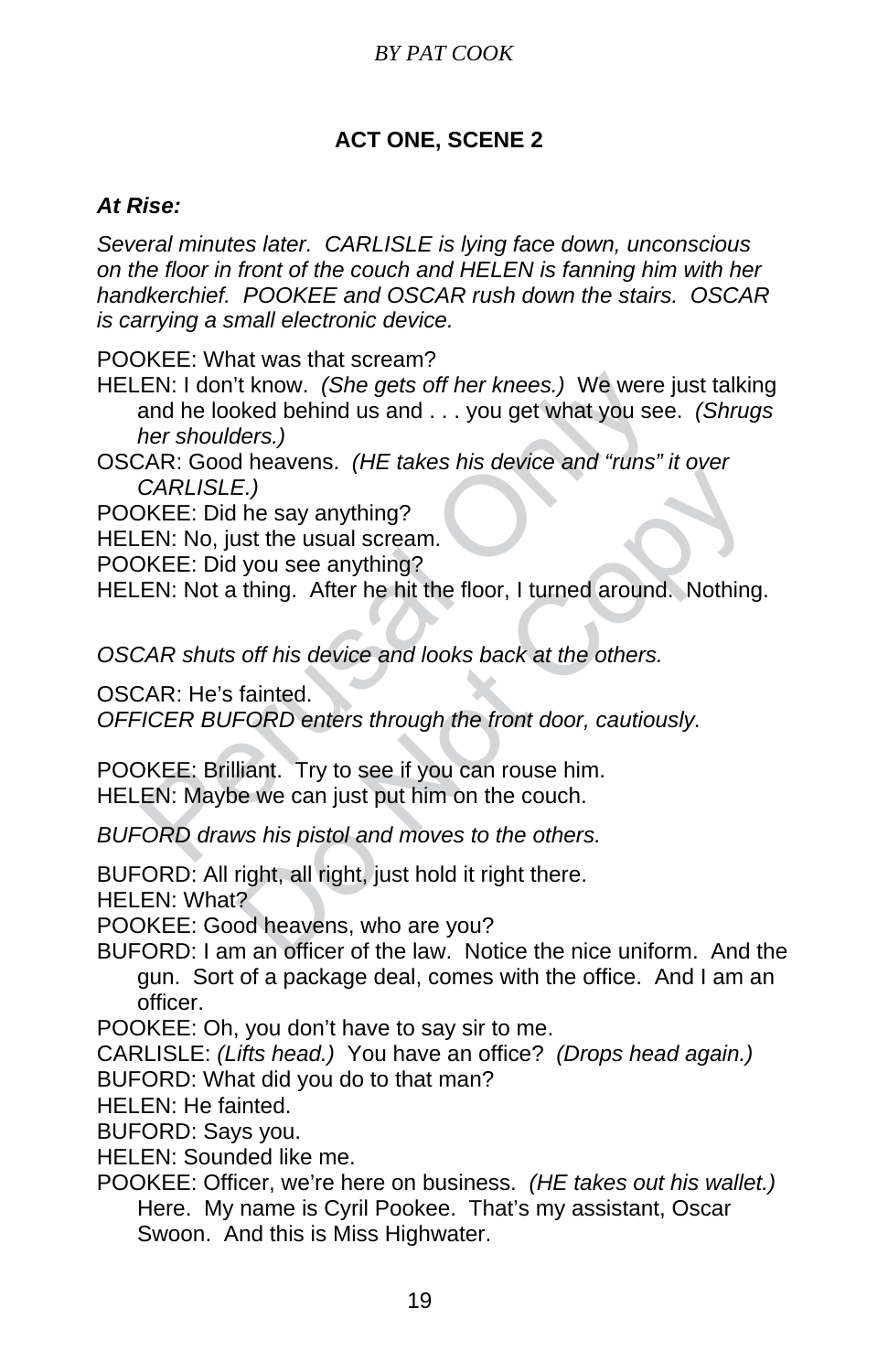HELEN: We're with a news station in town.

- BUFORD: Well, you sure got here quick. *(HE hands the wallet back to POOKEE and holsters his gun.)* I guess everything's all right here.
- POOKEE: Then why are YOU here?
- BUFORD: Well, we're always keeping an eye out on this old place. Vandals, you know. Also, we just got a bulletin that . . . *(HE looks at HELEN.)* Hold it. You're afflicted with the news?
- HELEN: Good way to put it.
- quietly.) Listen, we don't want this flycasted all over the mediocre. The thing is, we just got word that a couple dangerous characters might be in the neighborhood. Teasy to spot on account of they ain't too bright. Oh, a earing a denim jacket with patches. Real disparaging<br>at?<br>at?<br>at of the new matches with patches. Real disparaging<br>at?<br>at of the new matches with patches. Real disparaging<br>the e. We haven't seen anyone of the sort around he BUFORD: Right. *(HE pulls POOKEE downstage and speaks to him quietly.)* Listen, we don't want this flycasted all over the local mediocre. The thing is, we just got word that a couple of dangerous characters might be in the neighborhood. They're real easy to spot on account of they ain't too bright. Oh, and one of them is wearing a denim jacket with patches. Real disparaging types.
- POOKEE: What?
- BUFORD: You know. No couth.
- POOKEE: I see. We haven't seen anyone of the sort around here. But, of course, we just arrived.
- BUFORD: Well, you just keep your eyes open. We'll be around. *(HE nods to the others.)* Sorry to protrude.
- HELEN: Thanks for stopping by. *(To OSCAR.)* What did he say? *(OSCAR shrugs.)*
- BUFORD: If you need anything we'll remain in the proximity.
- POOKEE: We'll figure out what you said after you leave.
- BUFORD: Right. *(HE nods and exits out the front door.)*
- HELEN: Did he say what he said or what I thought he said?
- OSCAR: What'd you think he said?
- HELEN: What he thought he MEANT to say.
- OSCAR: What he meant to say or what he thought he was trying to say?
- HELEN: What're YOU trying to say?
- OSCAR: I don't know. You started this.
- POOKEE: I don't think he THOUGHT before he said anything.
- OSCAR: Can we drop this?
- HELEN: Carlisle? *(SHE shakes him again.)* Let's get him on the couch.
- *EVERYONE helps CARLISLE onto the couch where HE stares out wide-eyed.*

POOKEE: Mr. Livermore! Hello in there!

OSCAR: *(Holds up two fingers.)* How many fingers do I have up? CARLISLE: *(Pushes his hand out of his face.)* Oh, I had such a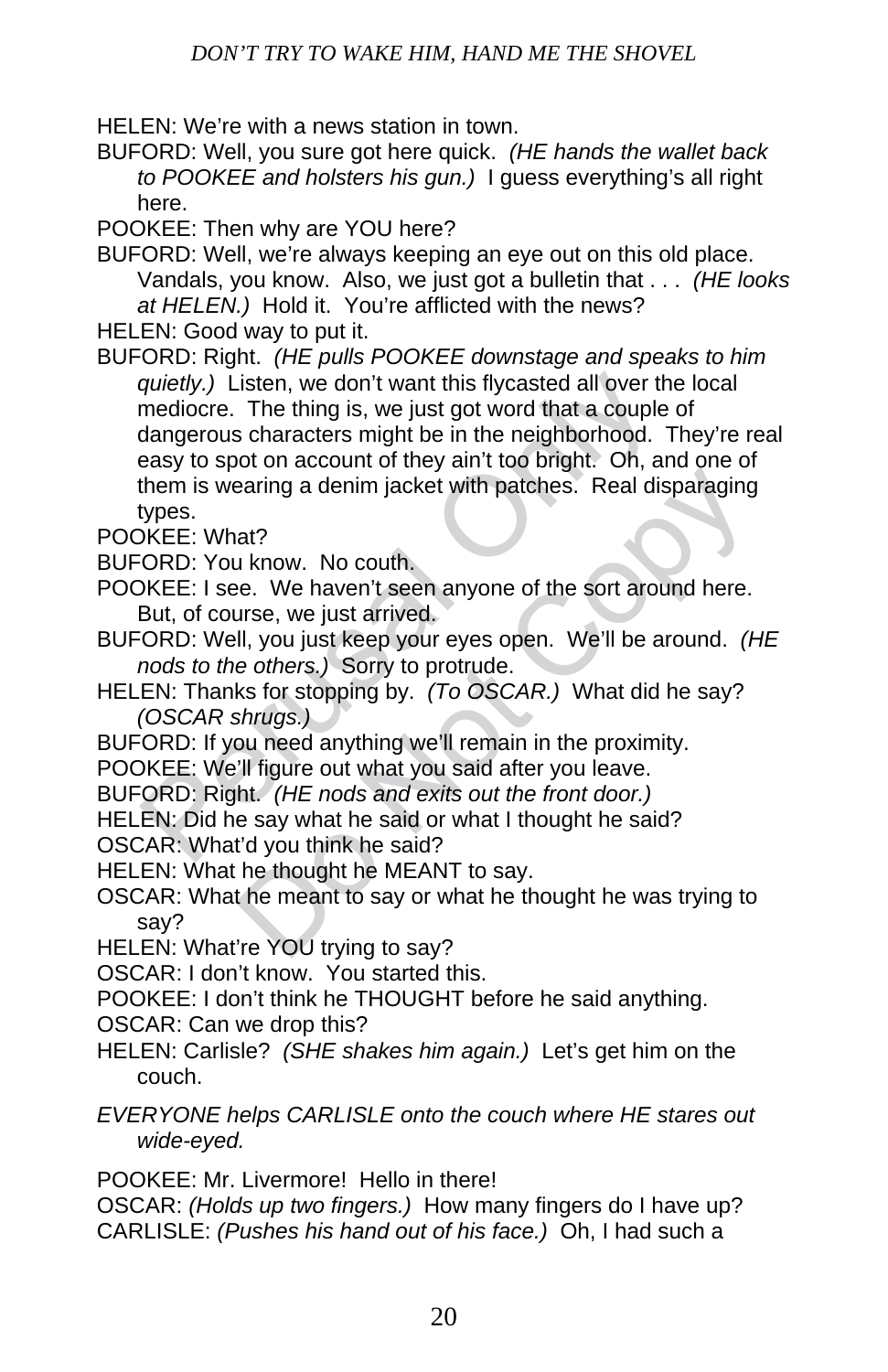horrible dream. *(HE points to each of his attendants.)* And you were there . . . and you . . . and you.

- HELEN: *(SHE picks up the video camera.)* I'll get him to come around.
- POOKEE: Mr. Livermore.
- CARLISLE: And there was this real horrible thing hovering over me.
- POOKEE: Can you hear me?
- CARLISLE: Huh?
- HELEN: *(Announcer's voice.)* And now, On The Spot, with Carlisle Livermore. *(SHE aims the recorder at CARLISLE.)*
- *CARLISLE immediately snaps out of it and jumps to his feet.*
- CARLISLE: Carlisle Livermore, On The Spot and on his toes!
- *HELEN shuts off the recorder and puts it on a table.*
- HELEN: Never fails!
- CARLISLE: Helen! That was a nasty trick.
- OSCAR: Mr. Livermore, you think you saw something?
- CARLISLE: Didn't I say that? That's what I THOUGHT I said. Maybe what I said and what I thought I said . . .
- RLISLE immediately snaps out of it and jumps to his fet RLISLE: Carlisle Livermore, On The Spot and on his to EN shuts off the recorder and puts it on a table.<br>
EN shuts off the recorder and puts it on a table.<br>
EN: Never off the recorder and puts it on a table.<br>
It fails!<br>
Lelen! That was a nasty trick.<br>
Univermore, you think you saw something?<br>
Idn't I say that? That's what I THOUGHT I said. May<br>
Idn't I say that? That's what I THOUGHT I HELEN: Not again. *(SHE grabs CARLISLE'S arm.)* Come on, oh great warrior, let's get you upstairs and splash a little water on your face.
- OSCAR: Here, let me help you. *(HE helps HELEN take CARLISLE over to the stairs.)*
- POOKEE: I'll get the rest of the equipment. I think we need to get set up as soon as possible.up.
- OSCAR: Let's start here in this room.
- POOKEE: You must be able to read my mind. *(THEY exit upstairs)*

*After THEY leave, LEROY and MACK enter through the stage left door.*

- MACK: Oh, great, did you hear all that?
- LEROY: Yeah, what do you think he saw.
- MACK: *(Slaps LEROY'S head.)* Not that, you doofus! The cops are already looking for us. And here we are waltzing out the front door and almost run smack dab into their patrol wagon. We'll NEVER get out of here.
- LEROY: And certainly not carrying a stiff. Where'd you put him, anyway?
- MACK: In the cellar for the time being. There's some stairs outside that I was able to take. *(HE looks at LEROY'S jacket.)*
- LEROY: What're you doing?
- MACK: They got a make on you on account'a this stupid jacket. LEROY: My MOTHER made this jacket for me, it's my lucky jacket.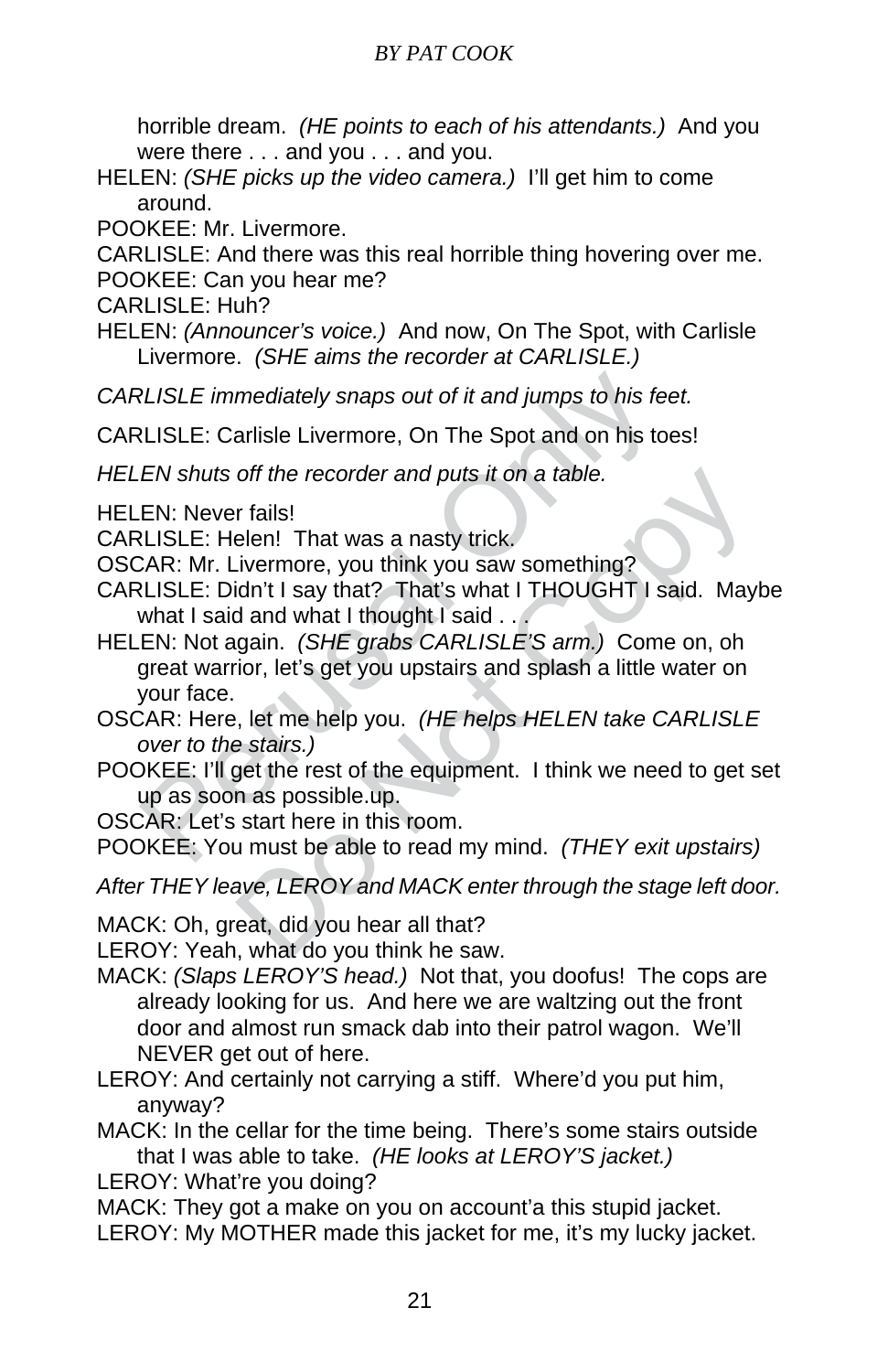- MACK: *(Sweetly.)* How nice. *(Not-so-sweetly.)* GET THAT OFF! Did you hear that cop?
- LEROY: Okay, okay, just a second. *(HE throws the jacket over the chair.)*

MACK: There.

LEROY: Now what am I going to wear? It's cold outside.

MACK: I'm thinking.

*CARLISLE comes down the stairs and calls back.* 

CARLISLE: I'm fine! I'll get the video camera.

MACK: *(Winks at LEROY.)* Follow my lead.

LEROY: That's how I got in this problem in the first place.

- CARLISLE: *(Sees the others.)* Who're you? *(HE moves to the video camera.)*
- MACK: Look, buddy, you're that guy on TV, right?
- CARLISLE: Uh . . . yeah.
- CK: (Winks at LEROY.) Follow my lead.<br>
OY: That's how I got in this problem in the first place.<br>
LLISLE: (Sees the others.) Who're you? (HE moves to<br>
camera.)<br>
CK: Look, buddy, you're that guy on TV, right?<br>
LLISLE: Uh...y buddy, you're that guy on TV, right?<br>
h...yeah.<br>
don't like what you said about my sister. (HE pokes<br>
E in the chest with his finger.)<br>
(hat did I say about your sister?<br>
(hat did I say about your sister?<br>
ever you mind. ( MACK: Well, I don't like what you said about my sister. *(HE pokes CARLISLE in the chest with his finger.)*
- CARLISLE: What did I say about your sister?

MACK: Just never you mind. *(HE holds up his fists.)* Put 'em up! CARLISLE: What?

LEROY: Mackie, what're you doing?

MACK: Pay attention. *(Back to CARLISLE.)* Now, defend yourself! CARLISLE: I think I'm losing it. *(HE moves away from MACK.)* 

MACK: Come on. Or are you yellow?

CARLISLE: Well, yes, as a matter of fact.

- MACK: What? Well, are you just going to stand there and let me attack you?
- CARLISLE: Stand in line.
- MACK: Yeah, well, your news is nothing but lies!
- CARLISLE: Right.
- MACK: This ain't working out! Wait. *(HE tries again.)* And on top of that, I don't like your voice.
- CARLISLE: *(Now angry.)* That does it! *(HE takes off his coat and throws it on the couch.)*
- MACK: Yeah, that's right. You . . . *(HE sees LEROY putting on the jacket.)* Wait a minute. *(HE holds CARLISLE back with one hand.)* My mistake. You ain't the guy I thought you was.
- CARLISLE: I ain't.
- MACK: Naw, I guess I was thinking of somebody else. *(LEROY rushes out the door.)*
- CARLISLE: So you like my voice?
- MACK: Oh, it's a sweet voice. *(HE moves to the stage left door.)*  CARLISLE: That's better. *(Just before MACK leaves, he turns to*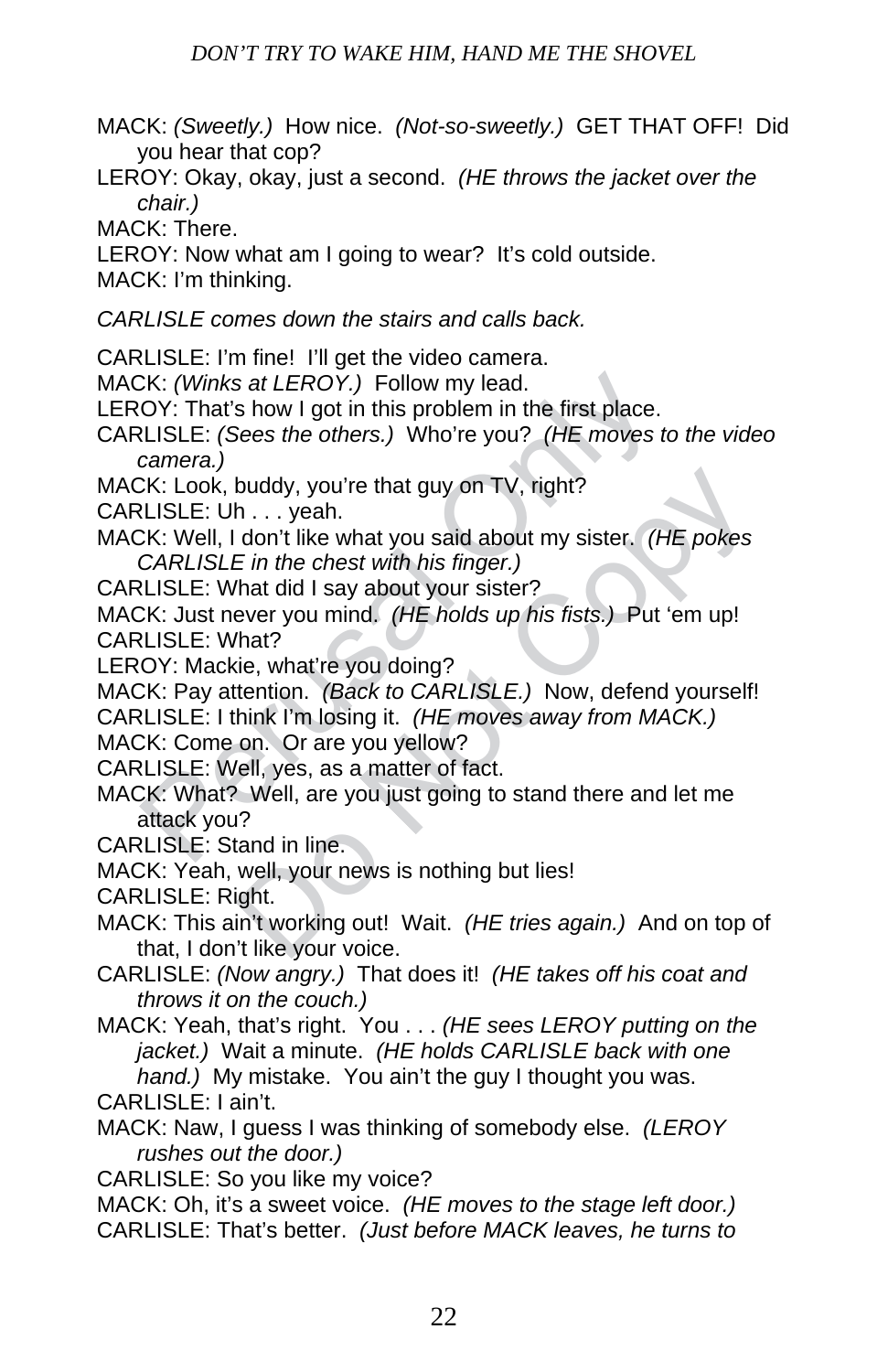EN: Carl, did you faint again?<br>
LISLE: Over here.<br>
EN: Are you bringing up the video camera or not?<br>
LISLE: I was just about to when I ran into these two .<br>
looks at HELEN.) . . . skip it.<br>
EN: (Picks up the camera.) What' HELEN.) ... skip it.<br>
IELEN.) ... skip it.<br>
s up the camera.) What're you looking for?<br>
y jacket.<br>
ost your jacket?<br>
on that it when you passed out.<br>
ook it off when I was getting ready to fight.<br>
? Were getting ready to F *him.)* Wait a minute! Who're you? MACK: Well, remember when you came downstairs and saw a stranger over there? CARLISLE: Yeah. MACK: That's me. *MACK exits.*  CARLISLE: Oh I see. *(HE scratches his head and then reaches for his jacket, but can't find it.) HELEN enters down the stairs.*  HELEN: Carl, did you faint again? CARLISLE: Over here. HELEN: Are you bringing up the video camera or not? CARLISLE: I was just about to when I ran into these two . . . *(HE looks at HELEN.)* . . . skip it. HELEN: *(Picks up the camera.)* What're you looking for? CARLISLE: My jacket. HELEN: You lost your jacket? CARLISLE: Sort of. HELEN: But you had it when you passed out. CARLISLE: I took it off when I was getting ready to fight. HELEN: YOU? Were getting ready to FIGHT? You really WERE dreaming. CARLISLE: Guy said he didn't like my voice. HELEN: Who? *CARLISLE indicates the stage left door and then drops his arm.*  CARLISLE: Why didn't we cover the flower show? *(HE sees the denim jacket over the chair and picks it up.)*  HELEN: Hey, what's this? *(SHE reaches down behind an end table and picks up a wallet.)* It's a man's wallet. Is this yours? CARLISLE: No, mine's in my . . . *A scream is heard upstairs.*  HELEN: What was that? CARLISLE: It wasn't me.

HELEN: Come on! *(SHE rushes up the stairs.)* 

CARLISLE: *(Still carrying the jacket.)* Hey, don't leave me down here all by myself!

*After THEY exit, SALLY and MYRNA enter cautiously from the kitchen.*

SALLY: Did you hear that? *(SHE tiptoes over to the stairs.) MYRNA: Yeah, wonder what happened?*